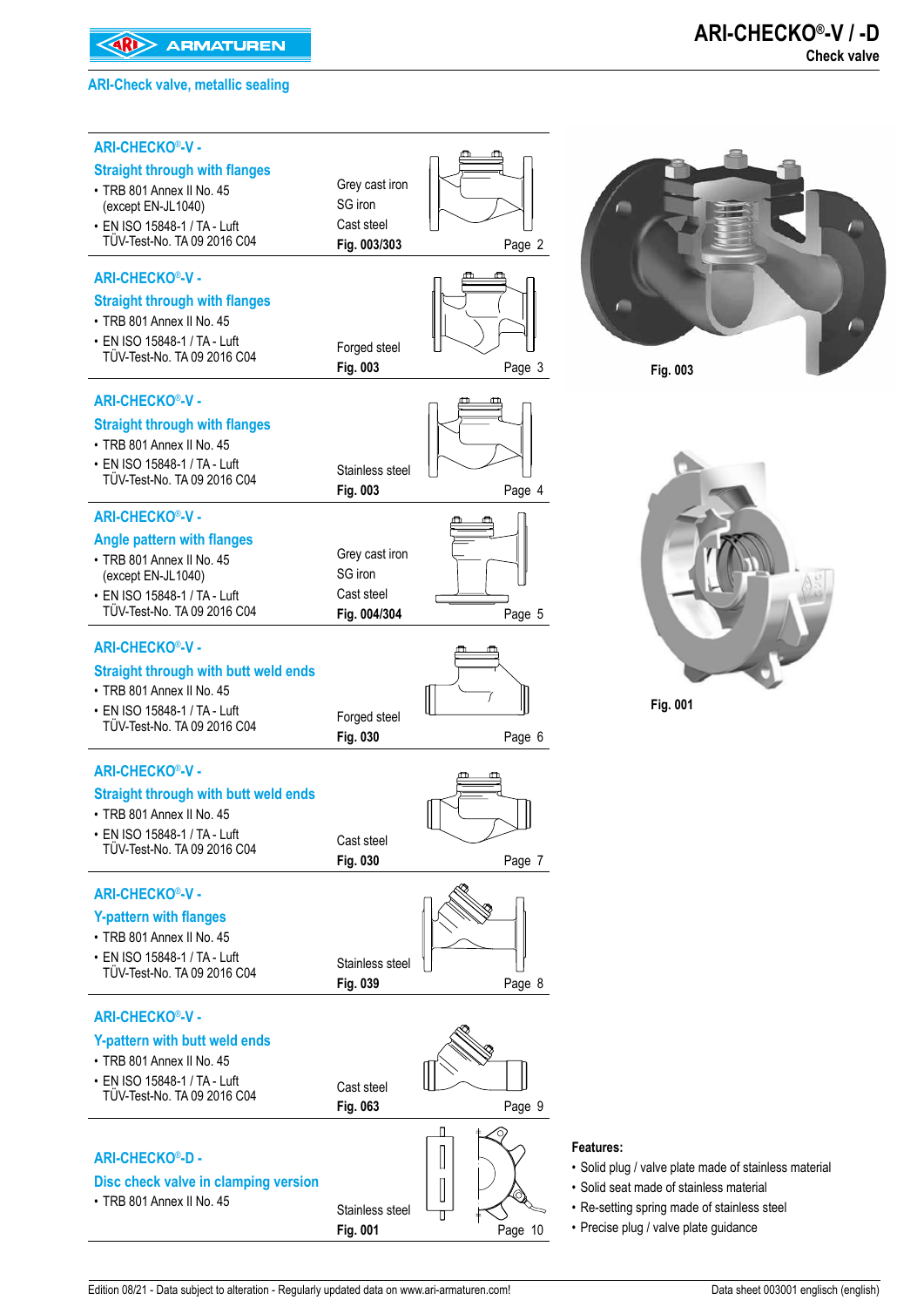**Parts**

# **ARI-CHECKO®-V 003 / 303**

## **Check valve - straight through with flanges (Grey cast iron, SG iron, Cast steel)**



| <b>Figure</b>        | <b>Nominal pressure</b>                                                   | <b>Material</b>  | <b>Nominal diameter</b> |
|----------------------|---------------------------------------------------------------------------|------------------|-------------------------|
| 10.003               | PN <sub>6</sub>                                                           | EN-JL1040        | DN15-200                |
| 12.003 / 12.303      | <b>PN16</b>                                                               | EN-JL1040        | DN15-300                |
| 22.003 / 22.003      | <b>PN16</b>                                                               | <b>EN-JS1049</b> | DN15-350                |
| 23.003 / 23.303      | <b>PN25</b>                                                               | <b>EN-JS1049</b> | DN15-150                |
| 34.003 / 34.303      | <b>PN25</b>                                                               | $1.0619 + N$     | DN15-500                |
| 35.003 / 35.303      | <b>PN40</b>                                                               | $1.0619 + N$     | DN15-500                |
| Set pressure 0,1 bar | The operating point of the valve cannot be chosen in the unstable region! |                  |                         |

**Fig. 303: Trim made of RG/MS:**

CuZn35Ni3Mn2AlPb, CW710R code number 02 CuSn10-Cu, CC480K code number 03

(max. operating temperature: 180°C, code number acc. to DIN 86251)

Test: • EN ISO 15848-1 / TA - Luft TÜV-Test-No. TA 09 2016 C04

Considered standards: • EN 16767

## **Shut off class solid plug** standard: • metallic sealing Leakage rate C acc. to DIN EN 12266-1 optional: • PTFE-soft sealing

Leakage rate A acc. to DIN EN 12266-1

| Pos.                       | Sp.p. | <b>Description</b>                                                  |            |                               | Fig. 10./12.003                                                    |             | Fig. 10./12.303                                                                    |             |             | Fig. 22./23.003                                                                                     |            |                       | Fig. 22./23.303                                           |            | Fig. 34./35.003                                             |                                                    |                                 | Fig. 34./35.303                                                          |                                |
|----------------------------|-------|---------------------------------------------------------------------|------------|-------------------------------|--------------------------------------------------------------------|-------------|------------------------------------------------------------------------------------|-------------|-------------|-----------------------------------------------------------------------------------------------------|------------|-----------------------|-----------------------------------------------------------|------------|-------------------------------------------------------------|----------------------------------------------------|---------------------------------|--------------------------------------------------------------------------|--------------------------------|
| $\mathbf{1}$               |       | Body                                                                |            |                               | EN-JL1040. EN-GJL-250                                              |             |                                                                                    |             |             | EN-JS1049. EN-GJS-400-18U-LT                                                                        |            |                       |                                                           |            |                                                             | GP240GH+N, 1.0619+N                                |                                 |                                                                          |                                |
| 1.2                        |       | Seat ring                                                           |            |                               | X20Cr13+QT,<br>1.4021+QT                                           |             | CuSn10-Cu,<br>CC480K code<br>number 03                                             |             |             | X20Cr13+QT,<br>$1.4021 + QT$                                                                        |            | number 03             | CuSn10-Cu,<br>CC480K code                                 |            | $DN \le 50$ :<br>X20Cr13+QT.<br>$1.4021 + QT$<br>Si, 1.4551 | DN >50: G19 9 Nb                                   |                                 | CuSn10-Cu,<br>CC480K code<br>number 03                                   |                                |
| $\overline{2}$             |       | Cover                                                               |            | LT                            |                                                                    |             | DN ≤20: EN-JS1049, EN-GJS-400-18U-<br>DN >20 EN-JL1040, EN-GJL-250                 |             |             | EN-JS1049, EN-GJS-400-18U-LT                                                                        |            |                       |                                                           |            |                                                             | GP240GH+N, 1.0619+N                                |                                 |                                                                          |                                |
| $\mathfrak{Z}$             | χ     | Plug                                                                |            | $DN \leq 200$ :<br>Si, 1.4551 | X20Cr13+QT,<br>1.4021+QT<br>DN >200: P265 GH.<br>1.0425 / G19 9 Nb |             | CuZn35Ni3Mn<br>2AIPb, CW710R<br>code nr. 02<br>CuSn10-Cu,<br>CC480K code<br>nr. 03 |             |             | $DN \leq 200$ :<br>X20Cr13+QT,<br>1.4021+QT<br>DN >200: P265 GH.<br>1.0425 / G19 9 Nb<br>Si, 1.4551 |            | code nr. 02<br>nr. 03 | CuZn35Ni3Mn<br>2AIPb. CW710R<br>CuSn10-Cu,<br>CC480K code |            | DN $\leq$ 200:<br>X20Cr13+QT,<br>1.4021+QT<br>Si, 1.4551    | DN >200: P265 GH,<br>1.0425 / G19 9 Nb             | nr. 03                          | CuZn35Ni3Mn<br>2AlPb, CW710R<br>code nr. 02<br>CuSn10-Cu,<br>CC480K code |                                |
| $\overline{4}$             |       | Spring                                                              |            |                               | X10CrNi18-8, 1.4310                                                |             |                                                                                    |             |             | X10CrNi18-8, 1.4310                                                                                 |            |                       |                                                           |            |                                                             |                                                    |                                 |                                                                          |                                |
| $\overline{5}$             |       | Hexagon bolt                                                        |            | 5.6                           |                                                                    |             |                                                                                    |             |             |                                                                                                     |            |                       |                                                           |            |                                                             |                                                    |                                 |                                                                          |                                |
| $\overline{5}$             |       | Stud                                                                |            |                               |                                                                    |             |                                                                                    |             |             | 25CrMo4, 1.7218                                                                                     |            |                       |                                                           |            |                                                             |                                                    |                                 |                                                                          |                                |
| 6                          |       | Hexagon nut                                                         |            |                               |                                                                    |             |                                                                                    |             |             | C35E, 1.1181                                                                                        |            |                       |                                                           |            |                                                             |                                                    |                                 |                                                                          |                                |
| $\overline{7}$             | X     | Gasket                                                              |            |                               |                                                                    |             | Pure graphite (CrNi laminated with graphite)                                       |             |             |                                                                                                     |            |                       |                                                           |            |                                                             |                                                    |                                 |                                                                          |                                |
|                            |       | L Spare parts                                                       |            |                               |                                                                    |             |                                                                                    |             |             |                                                                                                     |            |                       |                                                           |            |                                                             |                                                    |                                 |                                                                          |                                |
| <b>DN</b>                  |       |                                                                     | 15         | 20                            | 25                                                                 | 32          | 40                                                                                 | 50          | 65          | 80                                                                                                  | 100        | 125                   | 150                                                       | 200        | 250                                                         | 300                                                | 350                             | 400                                                                      | 500                            |
|                            |       |                                                                     |            |                               |                                                                    |             |                                                                                    |             |             |                                                                                                     |            |                       |                                                           |            |                                                             |                                                    |                                 |                                                                          |                                |
| L                          |       | Face-to-face dimension FTF series 1 according to DIN EN 558<br>(mm) | 130        | 150                           | 160                                                                | 180         | 200                                                                                | 230         | 290         | 310                                                                                                 | 350        | 400                   | 480                                                       | 600        | 730                                                         | Standard-flange dimensions refer to page 11<br>850 | 980                             | 1100                                                                     | 1350*                          |
|                            |       |                                                                     |            |                               |                                                                    |             |                                                                                    |             |             |                                                                                                     |            |                       |                                                           |            |                                                             |                                                    |                                 |                                                                          |                                |
| <b>Dimensions</b>          |       |                                                                     |            |                               |                                                                    |             |                                                                                    |             |             |                                                                                                     |            |                       |                                                           |            |                                                             |                                                    |                                 |                                                                          |                                |
| H<br>Kvs-value             |       | (mm)                                                                | 70         | 70                            | 80                                                                 | 80          | 85                                                                                 | 95          | 110         | 130                                                                                                 | 155        | 165                   | 215<br>389                                                | 285<br>664 | 325                                                         | 365                                                | 420                             | 430                                                                      | 530                            |
| Zeta-value                 |       | $(m^3/h)$                                                           | 5,7<br>2.5 | 7,8<br>4.2                    | 11,8<br>4,5                                                        | 17,9<br>5,2 | 27,5<br>5.4                                                                        | 48,0<br>4.3 | 77,6<br>4.7 | 109<br>5,5                                                                                          | 168<br>5,7 | 251<br>6.2            | 5.3                                                       | 5.8        | 1017<br>6.0                                                 | 1446<br>6,2                                        | 2042<br>5,7                     | 2725<br>5.5                                                              | 4167<br>5,7                    |
|                            |       | Zeta-value  range of tolerance for Kvs-values acc. to VDI/VDE 2173  |            |                               |                                                                    |             |                                                                                    |             |             |                                                                                                     |            |                       |                                                           |            |                                                             |                                                    |                                 |                                                                          |                                |
|                            |       |                                                                     |            |                               |                                                                    |             |                                                                                    |             |             |                                                                                                     |            |                       |                                                           |            |                                                             |                                                    |                                 |                                                                          |                                |
| <b>Weights</b>             |       |                                                                     |            |                               |                                                                    |             |                                                                                    |             |             |                                                                                                     |            |                       |                                                           |            |                                                             |                                                    |                                 |                                                                          |                                |
| 10.003 / 303               |       | (kg)                                                                | 2,4        | 2,9                           | 3,5                                                                | 4,8         | 6,4                                                                                | 8,2         | 12,2        | 18,6                                                                                                | 27         | 42                    | 67                                                        | 112        | $\overline{\phantom{a}}$                                    | Ξ.                                                 | $\overline{\phantom{a}}$        | $\overline{\phantom{a}}$                                                 | $\overline{\phantom{a}}$       |
| 12.003 / 303<br>22.003/303 |       | (kq)                                                                | 2.4<br>3,5 | 3<br>$\overline{4}$           | 3,8<br>5                                                           | 5.7<br>6    | 7.4<br>8                                                                           | 10,3<br>11  | 15.2<br>16  | 20.4<br>21                                                                                          | 31<br>31   | 49<br>49              | 69<br>69                                                  | 132<br>132 | 198<br>198                                                  | 278<br>278                                         | $\overline{\phantom{a}}$<br>383 | $\overline{\phantom{a}}$<br>$\overline{\phantom{a}}$                     | --                             |
| 23.003 / 303               |       | (kg)<br>(kg)                                                        | 3,5        | $\overline{4}$                | 5                                                                  | 6           | 8                                                                                  | 11          | 16          | 21                                                                                                  | 32         | 51                    | 70                                                        | ω.         | $\overline{\phantom{a}}$                                    | Ξ.                                                 | $\overline{\phantom{a}}$        | $\overline{\phantom{a}}$                                                 | --<br>$\overline{\phantom{a}}$ |
| 34.003 / 303               |       | (kg)                                                                | 3,8        | 4,9                           | 5,9                                                                | 7,1         | 10,4                                                                               | 12,3        | 22,7        | 28,5                                                                                                | 40         | 64                    | 90                                                        | 160        | 222                                                         | 337                                                | 461                             | 709                                                                      | 989                            |
| 35.003 / 303               |       | (kg)                                                                | 3,8        | 4,9                           | 5,9                                                                | 7,1         | 10.4                                                                               | 12,3        | 22.7        | 28,5                                                                                                | 40         | 64                    | 90                                                        | 170        | 240                                                         | 374                                                | 508                             | 786                                                                      | 1044                           |
|                            |       |                                                                     |            |                               |                                                                    |             |                                                                                    |             |             |                                                                                                     |            |                       |                                                           |            |                                                             |                                                    |                                 |                                                                          |                                |

Information / restriction of technical rules need to be observed!

Operating and installation instructions can be downloaded at www.ari-armaturen.com.

ARI-Valves of EN-JL1040 are not allowed to be operated in systems acc. to TRD 110.

A production permission acc. to TRB 801 No. 45 is available (acc. to TRB 801 No. 45 EN-JL1040 is not allowed.)

The engineer, designing a system or a plant, is responsible for the selection of the correct valve.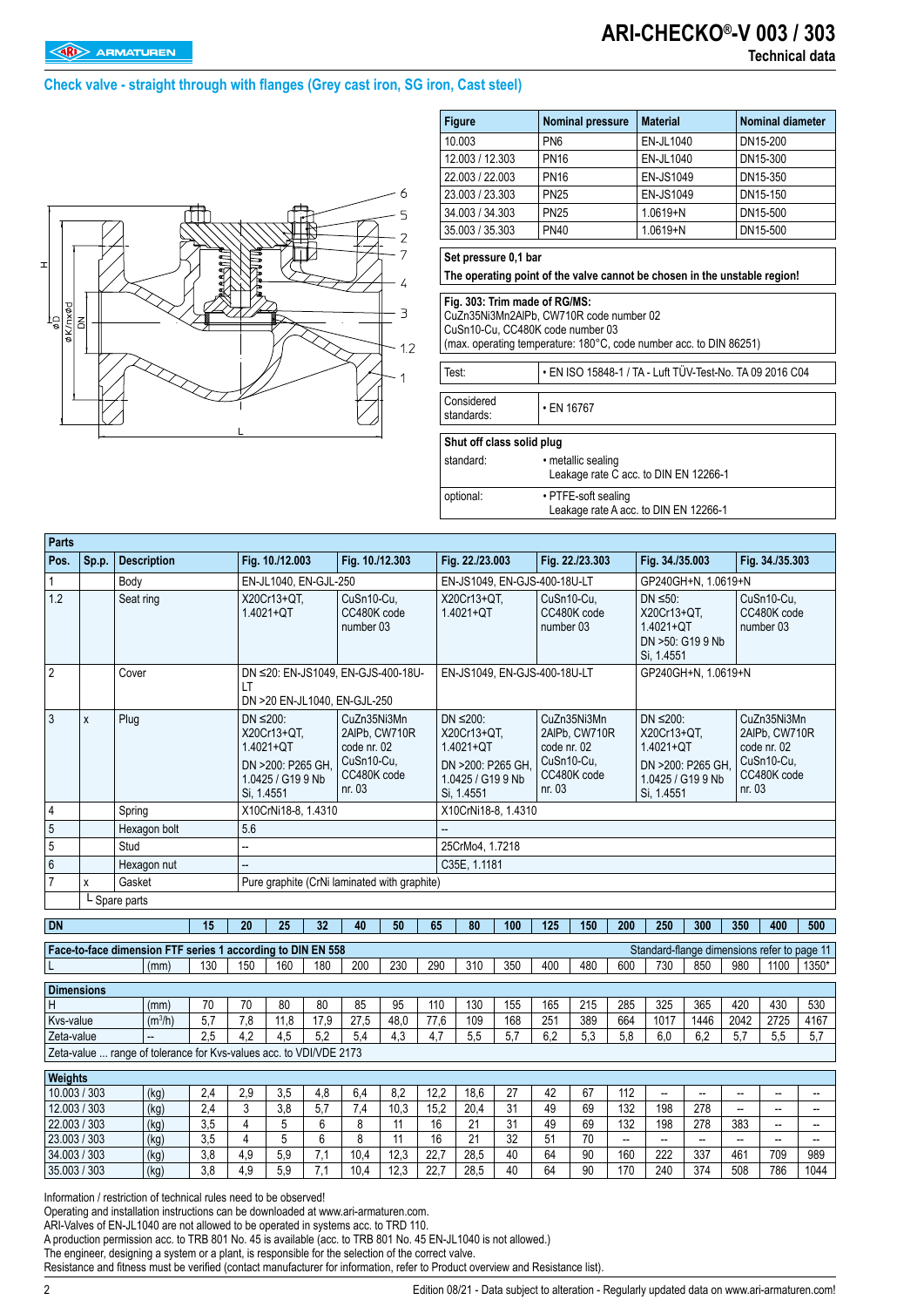### **Check valve - straight through with flanges (Forged steel)**



| <b>Figure</b>             | <b>Nominal pressure</b>                                                   | <b>Nominal diameter</b><br><b>Material</b>               |         |  |  |  |  |  |
|---------------------------|---------------------------------------------------------------------------|----------------------------------------------------------|---------|--|--|--|--|--|
| 45.003                    | <b>PN40</b>                                                               | 1.0460                                                   | DN15-50 |  |  |  |  |  |
| Set pressure 0.1 bar      | The operating point of the valve cannot be chosen in the unstable region! |                                                          |         |  |  |  |  |  |
| Test:                     |                                                                           | · EN ISO 15848-1 / TA - Luft TÜV-Test-No. TA 09 2016 C04 |         |  |  |  |  |  |
| Considered<br>standards:  | $\cdot$ EN 16767                                                          |                                                          |         |  |  |  |  |  |
| Shut off class solid plug |                                                                           |                                                          |         |  |  |  |  |  |
| standard:                 | · metallic sealing<br>Leakage rate C acc. to DIN EN 12266-1               |                                                          |         |  |  |  |  |  |
| optional:                 | • PTFE-soft sealing<br>Leakage rate A acc. to DIN EN 12266-1              |                                                          |         |  |  |  |  |  |

| <b>Parts</b>      |       |                     |                                                                    |                                |                                              |     |     |                                             |  |  |  |  |  |  |  |
|-------------------|-------|---------------------|--------------------------------------------------------------------|--------------------------------|----------------------------------------------|-----|-----|---------------------------------------------|--|--|--|--|--|--|--|
| Pos.              | Sp.p. | <b>Description</b>  |                                                                    | Fig. 45.003                    |                                              |     |     |                                             |  |  |  |  |  |  |  |
|                   |       | Body                |                                                                    | P250 GH, 1.0460                |                                              |     |     |                                             |  |  |  |  |  |  |  |
| 1.2               |       | Seat ring           |                                                                    | G19 9 Nb Si, 1.4551            |                                              |     |     |                                             |  |  |  |  |  |  |  |
| $\sqrt{2}$        |       | Cover               |                                                                    | P250 GH, 1.0460                |                                              |     |     |                                             |  |  |  |  |  |  |  |
| $\mathbf{3}$      | X     | Plug                |                                                                    | X20Cr13+QT, 1.4021+QT          |                                              |     |     |                                             |  |  |  |  |  |  |  |
| $\overline{4}$    |       | Spring              |                                                                    | X10CrNi18-8, 1.4310            |                                              |     |     |                                             |  |  |  |  |  |  |  |
| $\sqrt{5}$        |       | Stud                |                                                                    | 25CrMo4, 1.7218                |                                              |     |     |                                             |  |  |  |  |  |  |  |
| $\,6\,$           |       | Hexagon nut         |                                                                    | C35E, 1.1181                   |                                              |     |     |                                             |  |  |  |  |  |  |  |
| $\overline{7}$    | X     | Gasket              |                                                                    |                                | Pure graphite (CrNi laminated with graphite) |     |     |                                             |  |  |  |  |  |  |  |
|                   |       | L Spare parts       |                                                                    |                                |                                              |     |     |                                             |  |  |  |  |  |  |  |
|                   |       |                     |                                                                    |                                |                                              |     |     |                                             |  |  |  |  |  |  |  |
| <b>DN</b>         |       |                     | 15                                                                 | 20                             | 25                                           | 32  | 40  | 50                                          |  |  |  |  |  |  |  |
|                   |       |                     | Face-to-face dimension FTF series 1 according to DIN EN 558        |                                |                                              |     |     | Standard-flange dimensions refer to page 11 |  |  |  |  |  |  |  |
| L                 |       | (mm)                | 130                                                                | 150                            | 160                                          | 180 | 200 | 230                                         |  |  |  |  |  |  |  |
| <b>Dimensions</b> |       |                     |                                                                    |                                |                                              |     |     |                                             |  |  |  |  |  |  |  |
|                   |       |                     |                                                                    |                                |                                              |     |     |                                             |  |  |  |  |  |  |  |
| H                 |       | (mm)                | 87                                                                 | 89                             | 97                                           | 103 | 95  | 95                                          |  |  |  |  |  |  |  |
| Kvs-value         |       | (m <sup>3</sup> /h) | 3,3                                                                | 36<br>9,2<br>29,3<br>15<br>5,5 |                                              |     |     |                                             |  |  |  |  |  |  |  |
| Zeta-value        |       | --                  | 7,4                                                                | 8,4                            | 7,4                                          | 7,4 | 4,8 | 7,7                                         |  |  |  |  |  |  |  |
|                   |       |                     | Zeta-value  range of tolerance for Kvs-values acc. to VDI/VDE 2173 |                                |                                              |     |     |                                             |  |  |  |  |  |  |  |
| Weights           |       |                     |                                                                    |                                |                                              |     |     |                                             |  |  |  |  |  |  |  |
|                   |       |                     |                                                                    |                                |                                              |     |     |                                             |  |  |  |  |  |  |  |
| 45.003            |       | (kg)                | 3,2                                                                | 4,5<br>7,3<br>9,5<br>12<br>4,6 |                                              |     |     |                                             |  |  |  |  |  |  |  |

Information / restriction of technical rules need to be observed!

Operating and installation instructions can be downloaded at www.ari-armaturen.com.

A production permission acc. to TRB 801 No. 45 is available.

The engineer, designing a system or a plant, is responsible for the selection of the correct valve.

Resistance and fitness must be verified (contact manufacturer for information, refer to Product overview and Resistance list).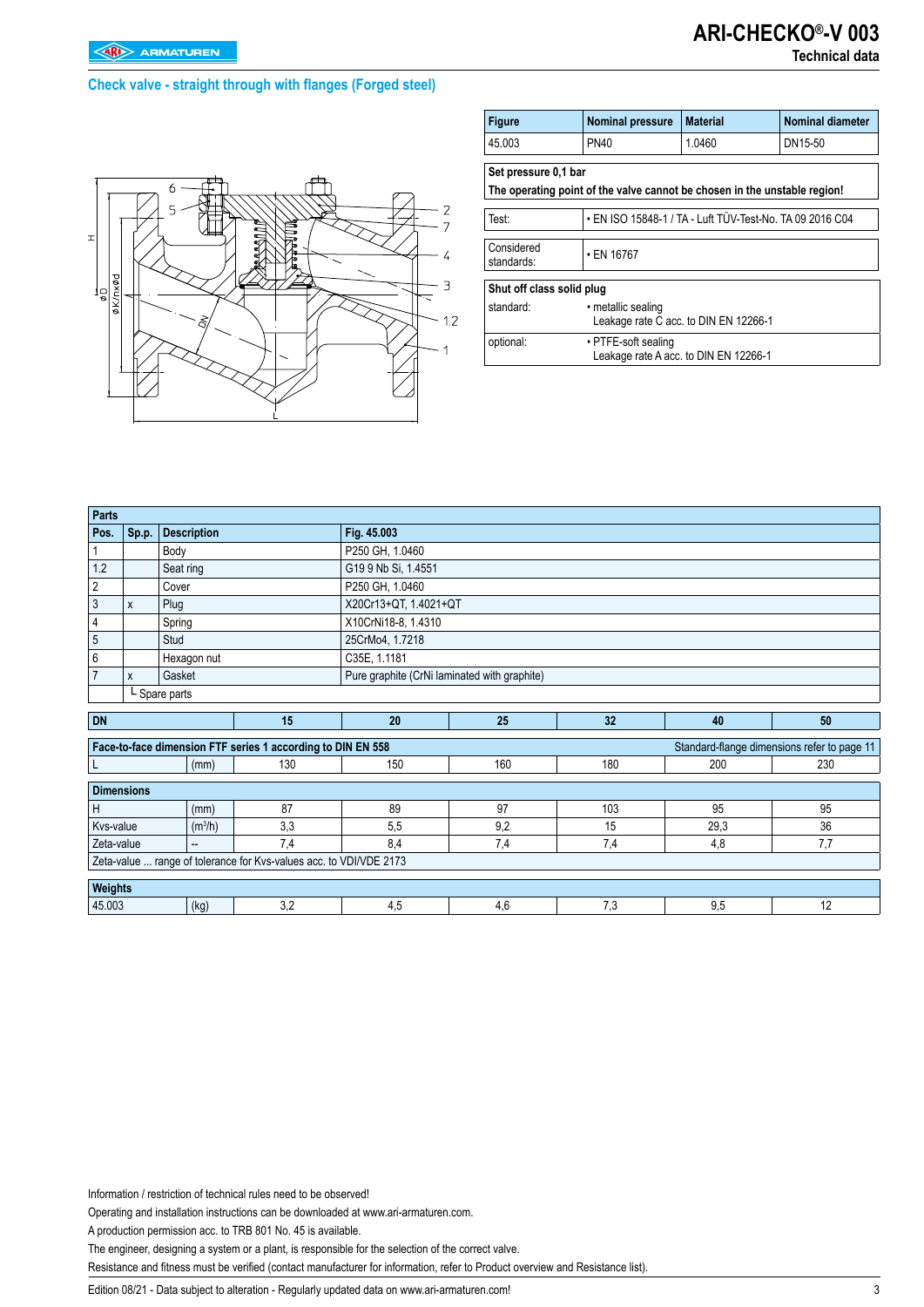### **Check valve - straight through with flanges (Stainless steel)**



| <b>Figure</b>             | <b>Nominal pressure</b> | <b>Material</b>                                                           | Nominal diameter |  |  |  |  |  |  |  |
|---------------------------|-------------------------|---------------------------------------------------------------------------|------------------|--|--|--|--|--|--|--|
| 52.003                    | <b>PN16</b>             | 1.4408                                                                    | DN65-200         |  |  |  |  |  |  |  |
| 54.003                    | <b>PN25</b>             | 1.4408                                                                    | DN15-200         |  |  |  |  |  |  |  |
| 55.003                    | PN40                    | 1.4408                                                                    | DN15-200         |  |  |  |  |  |  |  |
| Set pressure 0,1 bar      |                         | The operating point of the valve cannot be chosen in the unstable region! |                  |  |  |  |  |  |  |  |
| Test:                     |                         | • EN ISO 15848-1 / TA - Luft TÜV-Test-No. TA 09 2016 C04                  |                  |  |  |  |  |  |  |  |
| Considered<br>standards:  | • EN 16767              |                                                                           |                  |  |  |  |  |  |  |  |
| Shut off class solid plug |                         |                                                                           |                  |  |  |  |  |  |  |  |
| standard:                 | • metallic sealing      | Leakage rate C acc. to DIN EN 12266-1                                     |                  |  |  |  |  |  |  |  |
| optional:                 | • PTFE-soft sealing     |                                                                           |                  |  |  |  |  |  |  |  |

Leakage rate A acc. to DIN EN 12266-1

| Parts             |       |                                                                    |     |     |      |       |                     |                           |      |                                              |     |     |     |     |                                 |  |                                             |  |  |  |  |  |
|-------------------|-------|--------------------------------------------------------------------|-----|-----|------|-------|---------------------|---------------------------|------|----------------------------------------------|-----|-----|-----|-----|---------------------------------|--|---------------------------------------------|--|--|--|--|--|
| Pos.              | Sp.p. | <b>Description</b>                                                 |     |     |      |       | Fig. 52./54./55.003 |                           |      |                                              |     |     |     |     |                                 |  |                                             |  |  |  |  |  |
|                   |       | Body                                                               |     |     |      |       |                     | GX5CrNiMo19-11-2, 1.4408  |      |                                              |     |     |     |     |                                 |  |                                             |  |  |  |  |  |
| $\overline{2}$    |       | Cover                                                              |     |     |      |       |                     | X6CrNiMoTi17-12-2, 1.4571 |      |                                              |     |     |     |     |                                 |  |                                             |  |  |  |  |  |
| $\sqrt{3}$        | x     | Plug                                                               |     |     |      |       |                     | X6CrNiMoTi17-12-2, 1.4571 |      |                                              |     |     |     |     |                                 |  |                                             |  |  |  |  |  |
| $\overline{4}$    |       | Spring                                                             |     |     |      |       | X10CrNi18-8, 1.4310 |                           |      |                                              |     |     |     |     |                                 |  |                                             |  |  |  |  |  |
| 5                 |       | Stud                                                               |     |     |      | A4-70 |                     |                           |      |                                              |     |     |     |     |                                 |  |                                             |  |  |  |  |  |
| $6\phantom{1}6$   |       | Hexagon nut                                                        |     |     |      | A4    |                     |                           |      |                                              |     |     |     |     |                                 |  |                                             |  |  |  |  |  |
| $\overline{7}$    | X     | Gasket                                                             |     |     |      |       |                     |                           |      | Pure graphite (CrNi laminated with graphite) |     |     |     |     |                                 |  |                                             |  |  |  |  |  |
|                   |       | L Spare parts                                                      |     |     |      |       |                     |                           |      |                                              |     |     |     |     |                                 |  |                                             |  |  |  |  |  |
| <b>DN</b>         |       |                                                                    | 15  | 20  | 25   | 32    | 40                  | 50                        | 65   | 80                                           | 100 | 125 | 150 | 200 | 300<br>250<br>350<br>400<br>500 |  |                                             |  |  |  |  |  |
|                   |       | Face-to-face dimension FTF series 1 according to DIN EN 558        |     |     |      |       |                     |                           |      |                                              |     |     |     |     |                                 |  | Standard-flange dimensions refer to page 11 |  |  |  |  |  |
| L                 |       | (mm)                                                               | 130 | 150 | 160  | 180   | 200                 | 230                       | 290  | 310                                          | 350 | 400 | 480 | 600 |                                 |  | on request                                  |  |  |  |  |  |
| <b>Dimensions</b> |       |                                                                    |     |     |      |       |                     |                           |      |                                              |     |     |     |     |                                 |  |                                             |  |  |  |  |  |
| H                 |       | (mm)                                                               | 70  | 70  | 80   | 80    | 85                  | 95                        | 110  | 130                                          | 155 | 165 | 215 | 285 |                                 |  |                                             |  |  |  |  |  |
| Kvs-value         |       | (m <sup>3</sup> /h)                                                | 5.7 | 7,8 | 11,8 | 17,9  | 27,5                | 48,0                      | 77,6 | 109                                          | 168 | 251 | 389 | 664 |                                 |  | on request                                  |  |  |  |  |  |
| Zeta-value        |       |                                                                    | 2,5 | 4,2 | 4,5  | 5,2   | 5,4                 | 4,3                       | 4,7  | 5,5                                          | 5,7 | 6,2 | 5,3 | 5,8 |                                 |  |                                             |  |  |  |  |  |
|                   |       | Zeta-value  range of tolerance for Kvs-values acc. to VDI/VDE 2173 |     |     |      |       |                     |                           |      |                                              |     |     |     |     |                                 |  |                                             |  |  |  |  |  |
| Weights           |       |                                                                    |     |     |      |       |                     |                           |      |                                              |     |     |     |     |                                 |  |                                             |  |  |  |  |  |
| 52.003            |       | (kg)                                                               | --  | --  | --   | --    | --                  | --                        | 22,5 | 28,5                                         | 38  | 61  | 87  | 154 |                                 |  |                                             |  |  |  |  |  |
| 54.003            |       | (kg)                                                               | 3,8 | 4,9 | 5,9  | 7,1   | 10                  | 12                        | 22.5 | 28,5                                         | 40  | 64  | 90  | 160 |                                 |  | on request                                  |  |  |  |  |  |
| 55.003            |       | (kg)                                                               | 3.8 | 4,9 | 5,9  | 7,1   | 10                  | 12                        | 22,5 | 28,5                                         | 40  | 64  | 90  | 170 |                                 |  |                                             |  |  |  |  |  |

Information / restriction of technical rules need to be observed!

Operating and installation instructions can be downloaded at www.ari-armaturen.com.

A production permission acc. to TRB 801 No. 45 is available.

The engineer, designing a system or a plant, is responsible for the selection of the correct valve.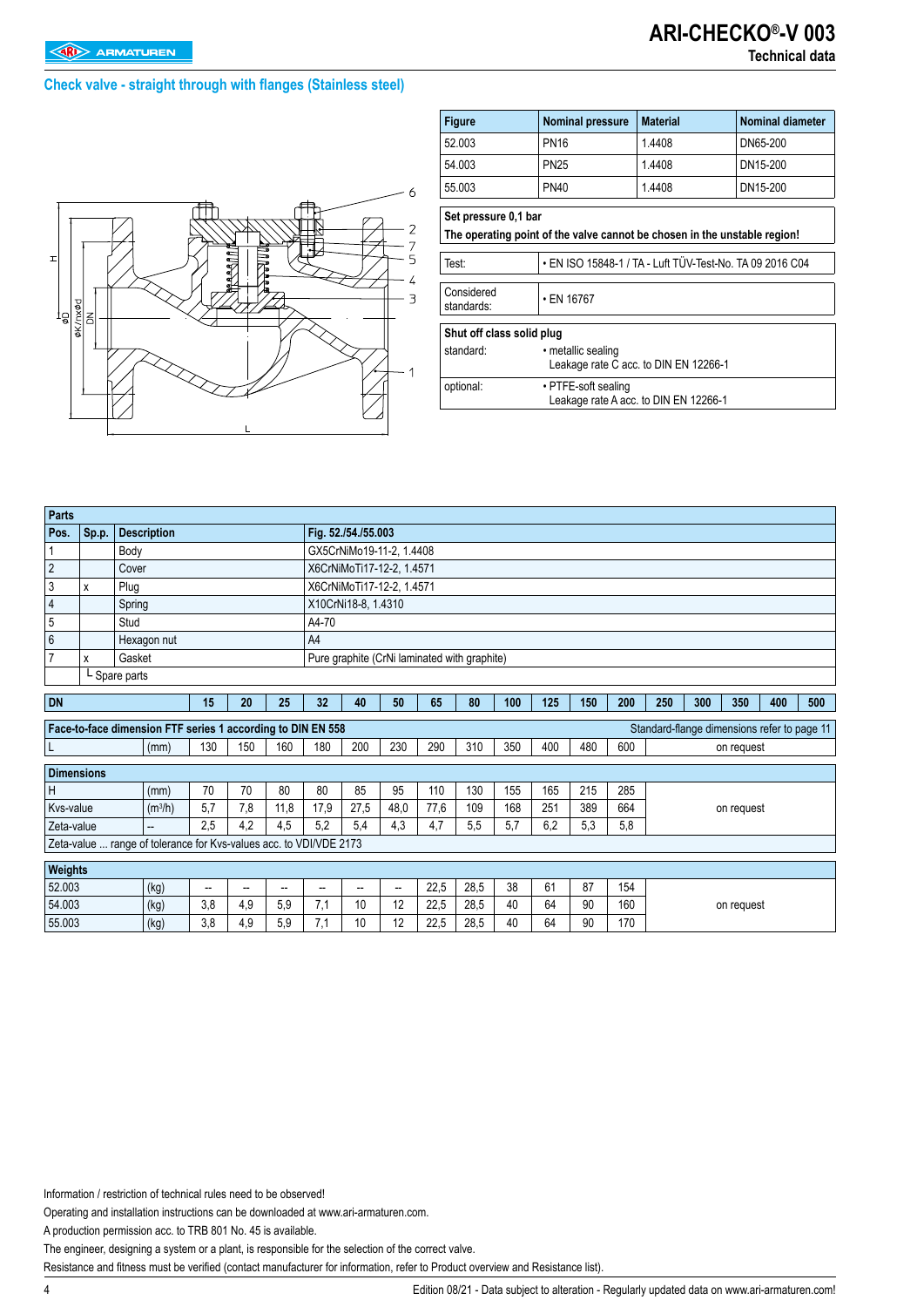## **ARI-CHECKO®-V 004 / 304 Technical data**

### **Check valve - angle pattern with flanges (Grey cast iron, SG iron, Cast steel)**



| <b>Figure</b>                                                                                     | <b>Nominal pressure</b> | <b>Material</b>  | <b>Nominal diameter</b> |  |  |  |  |  |
|---------------------------------------------------------------------------------------------------|-------------------------|------------------|-------------------------|--|--|--|--|--|
| 12.004 / 12.304                                                                                   | <b>PN16</b>             | EN-JL1040        | DN15-300                |  |  |  |  |  |
| 22.004 / 22.304                                                                                   | <b>PN16</b>             | <b>EN-JS1049</b> | DN15-350                |  |  |  |  |  |
| 23.004 / 23.304                                                                                   | <b>PN25</b>             | <b>EN-JS1049</b> | DN15-150                |  |  |  |  |  |
| 34.004 / 34.304                                                                                   | <b>PN25</b>             | $1.0619 + N$     | DN15-500                |  |  |  |  |  |
| 35.004 / 35.304                                                                                   | <b>PN40</b>             | $1.0619 + N$     | DN15-500                |  |  |  |  |  |
| Set pressure 0,1 bar<br>The operating point of the valve cannot be chosen in the unstable region! |                         |                  |                         |  |  |  |  |  |

#### **Fig. 304: Trim made of RG/MS:**

CuZn35Ni3Mn2AlPb, CW710R code number 02 CuSn10-Cu, CC480K code number 03 (max. operating temperature: 180°C, code number acc. to DIN 86251)

Test: • EN ISO 15848-1 / TA - Luft TÜV-Test-No. TA 09 2016 C04

Considered standards: • EN 16767

#### **Shut off class solid plug**

| standard: | • metallic sealing<br>Leakage rate C acc. to DIN EN 12266-1  |
|-----------|--------------------------------------------------------------|
| optional: | • PTFE-soft sealing<br>Leakage rate A acc. to DIN EN 12266-1 |

| <b>Parts</b>   |       |                                                             |    |                                                      |     |     |                                              |                                                     |                                 |                                        |     |                                        |     |     |                                                                    |                                             |     |                                        |        |
|----------------|-------|-------------------------------------------------------------|----|------------------------------------------------------|-----|-----|----------------------------------------------|-----------------------------------------------------|---------------------------------|----------------------------------------|-----|----------------------------------------|-----|-----|--------------------------------------------------------------------|---------------------------------------------|-----|----------------------------------------|--------|
| Pos.           | Sp.p. | <b>Description</b>                                          |    | Fig. 12.004                                          |     |     | Fig. 12.304                                  |                                                     |                                 | Fig. 22./23.004                        |     | Fig. 22./23.304                        |     |     | Fig. 34./35.004                                                    |                                             |     | Fig. 34./35.304                        |        |
|                |       | Body                                                        |    | EN-JL1040, EN-GJL-250                                |     |     |                                              |                                                     |                                 |                                        |     | EN-JS1049, EN-GJS-400-18U-LT           |     |     |                                                                    | GP240GH+N, 1.0619+N                         |     |                                        |        |
| 1.2            |       | Seat ring                                                   |    | X20Cr13+QT<br>1.4021+OT                              |     |     | CuSn10-Cu.<br>CC480K code<br>number 03       |                                                     | $1.4021 + OT$                   | X20Cr13+QT.                            |     | CuSn10-Cu.<br>CC480K code<br>number 03 |     |     | X20Cr13+QT.<br>$1.4021 + O T$<br>DN 80-250: G19 9<br>Nb Si, 1.4551 |                                             |     | CuSn10-Cu.<br>CC480K code<br>number 03 |        |
| $\overline{2}$ |       | Cover                                                       |    | DN >20 EN-JL1040, EN-GJL-250                         |     |     | DN ≤20: EN-JS1049, EN-GJS-400-18U-LT         |                                                     |                                 |                                        |     | EN-JS1049, EN-GJS-400-18U-LT           |     |     |                                                                    | GP240GH+N, 1.0619+N                         |     |                                        |        |
| 3              | X     | Plug                                                        |    | DN $\leq$ 200:<br>X20Cr13+QT<br>1.4021+OT            |     |     | CuSn10-Cu,<br>CC480K code<br>number 03       |                                                     | DN $\leq$ 200:<br>$1.4021 + OT$ | X20Cr13+QT.                            |     | CuSn10-Cu.<br>CC480K code<br>number 03 |     |     | DN $\leq$ 200:<br>X20Cr13+QT.<br>$1.4021 + OT$                     |                                             |     | CuSn10-Cu,<br>CC480K code<br>number 03 |        |
|                |       |                                                             |    | DN >200: P265 GH,<br>1.0425 / G19 9 Nb<br>Si, 1.4551 |     |     |                                              |                                                     | Si, 1.4551                      | DN >200: P265 GH,<br>1.0425 / G19 9 Nb |     |                                        |     |     | 1.0425 / G19 9 Nb<br>Si, 1.4551                                    | DN >200: P265 GH.                           |     |                                        |        |
| 4              |       | Spring                                                      |    | X10CrNi18-8, 1.4310                                  |     |     |                                              |                                                     |                                 | X10CrNi18-8, 1.4310                    |     |                                        |     |     |                                                                    |                                             |     |                                        |        |
| 5              |       | Hexagon bolt                                                |    | 5.6                                                  |     |     |                                              |                                                     |                                 |                                        |     |                                        |     |     |                                                                    |                                             |     |                                        |        |
| 5              |       | Stud                                                        |    |                                                      |     |     |                                              |                                                     |                                 | 25CrMo4, 1.7218                        |     |                                        |     |     |                                                                    |                                             |     |                                        |        |
| 6              |       | Hexagon nut                                                 |    | $\overline{a}$                                       |     |     |                                              |                                                     |                                 | C35E, 1.1181                           |     |                                        |     |     |                                                                    |                                             |     |                                        |        |
|                | x     | Gasket                                                      |    |                                                      |     |     | Pure graphite (CrNi laminated with graphite) |                                                     |                                 |                                        |     |                                        |     |     |                                                                    |                                             |     |                                        |        |
|                |       | L Spare parts                                               |    |                                                      |     |     |                                              |                                                     |                                 |                                        |     |                                        |     |     |                                                                    |                                             |     |                                        |        |
| <b>DN</b>      |       |                                                             | 15 | 20                                                   | 25  | 32  | 40                                           | 50                                                  | 65                              | 80                                     | 100 | 125                                    | 150 | 200 | 250                                                                | 300                                         | 350 | 400                                    | 500    |
|                |       | Face-to-face dimension CTF series 8 according to DIN EN 558 |    |                                                      |     |     |                                              |                                                     |                                 |                                        |     |                                        |     |     |                                                                    | Standard-flange dimensions refer to page 11 |     |                                        |        |
|                |       | (mm)                                                        | 90 | 95                                                   | 100 | 105 | 115                                          | 125                                                 | 145                             | 155                                    | 175 | 200                                    | 225 | 275 | 325                                                                | 375                                         | 425 | 475                                    | $525*$ |
|                |       |                                                             |    |                                                      |     |     |                                              | * Face-to-face dimension acc. to ARI-works standard |                                 |                                        |     |                                        |     |     |                                                                    |                                             |     |                                        |        |

|                                                                    |                          |     |     |           |     |     |     |             |     |     |     |     |     |      |           |      | * Face-to-face dimension acc. to ARI-works standard |      |
|--------------------------------------------------------------------|--------------------------|-----|-----|-----------|-----|-----|-----|-------------|-----|-----|-----|-----|-----|------|-----------|------|-----------------------------------------------------|------|
| <b>Dimensions</b>                                                  |                          |     |     |           |     |     |     |             |     |     |     |     |     |      |           |      |                                                     |      |
| H <sub>1</sub>                                                     | (mm)                     | 40  | 35  | 45        | 45  | 55  | 60  | 65          | 95  | 105 | 120 | 150 | 195 | 220  | 240       | 300  | 310                                                 | 380  |
| Kvs-value                                                          | (m <sup>3</sup> /h)      | 4.8 | 8.5 | 12<br>ں ا | 22  | 34  | 53  | 88          | 138 | 216 | 331 | 469 | 832 | 1315 | 1876      | 2553 | 3406                                                | 5207 |
| Zeta-value                                                         | $\overline{\phantom{a}}$ | 3,5 | 3.5 | 3,7       | 3,5 | 3.5 | 3.6 | 27<br>ا . ن | 3,4 | 3,4 | 3,6 | 3.7 | 3,7 | 3,6  | 27<br>ບ.≀ | 3.7  | 3,5                                                 | 3,7  |
| Zeta-value  range of tolerance for Kys-values acc. to VDI/VDE 2173 |                          |     |     |           |     |     |     |             |     |     |     |     |     |      |           |      |                                                     |      |
|                                                                    |                          |     |     |           |     |     |     |             |     |     |     |     |     |      |           |      |                                                     |      |
| Weights                                                            |                          |     |     |           |     |     |     |             |     |     |     |     |     |      |           |      |                                                     |      |

| 12.004 / 304    | (kg,        |     | v.v        |   |     |    | 10                   |      | 10   | 25 | 45                   | 70                    | 11 <sup>o</sup><br>14 | 179 | 248        | 345 | $- -$                    | $\overline{\phantom{a}}$ |
|-----------------|-------------|-----|------------|---|-----|----|----------------------|------|------|----|----------------------|-----------------------|-----------------------|-----|------------|-----|--------------------------|--------------------------|
| 22.004 / 304    | <u>(kg,</u> |     | v,v        |   |     |    | 10                   |      | 10   | 25 | $\overline{ }$<br>45 | 70                    | 11 <sup>0</sup><br>.  | 179 | 248        | 345 | $\overline{\phantom{a}}$ | $\overline{\phantom{a}}$ |
| 23.004 / 304    | (kg)        |     | v,v        | 4 |     |    | 10                   |      | 20   | 29 | 49                   | $\overline{z}$<br>ں ، |                       |     | on request |     |                          |                          |
| 34.004 / 304    | (kg)        | r.∠ | . ب<br>4.5 |   | 7.6 | 10 | $\overline{ }$<br>'' | 24.5 | 28.5 | 42 | 55<br>ັບປ            | 90                    | 145                   | 170 | 225        | 383 | 623                      | 870                      |
| /304<br>35.004/ | (kg)        | 4.4 | 40<br>ت.   |   | 7.6 | 10 | ╺                    | 24.5 | 28.5 | 42 | $-$<br>ьь<br>ັບປ     | 90                    | 155<br>JJ             | 188 | 262        | 430 | 700                      | 925                      |

Information / restriction of technical rules need to be observed!

Operating and installation instructions can be downloaded at www.ari-armaturen.com.

ARI-Valves of EN-JL1040 are not allowed to be operated in systems acc. to TRD 110.

A production permission acc. to TRB 801 No. 45 is available (acc. to TRB 801 No. 45 EN-JL1040 is not allowed.)

The engineer, designing a system or a plant, is responsible for the selection of the correct valve.

Resistance and fitness must be verified (contact manufacturer for information, refer to Product overview and Resistance list).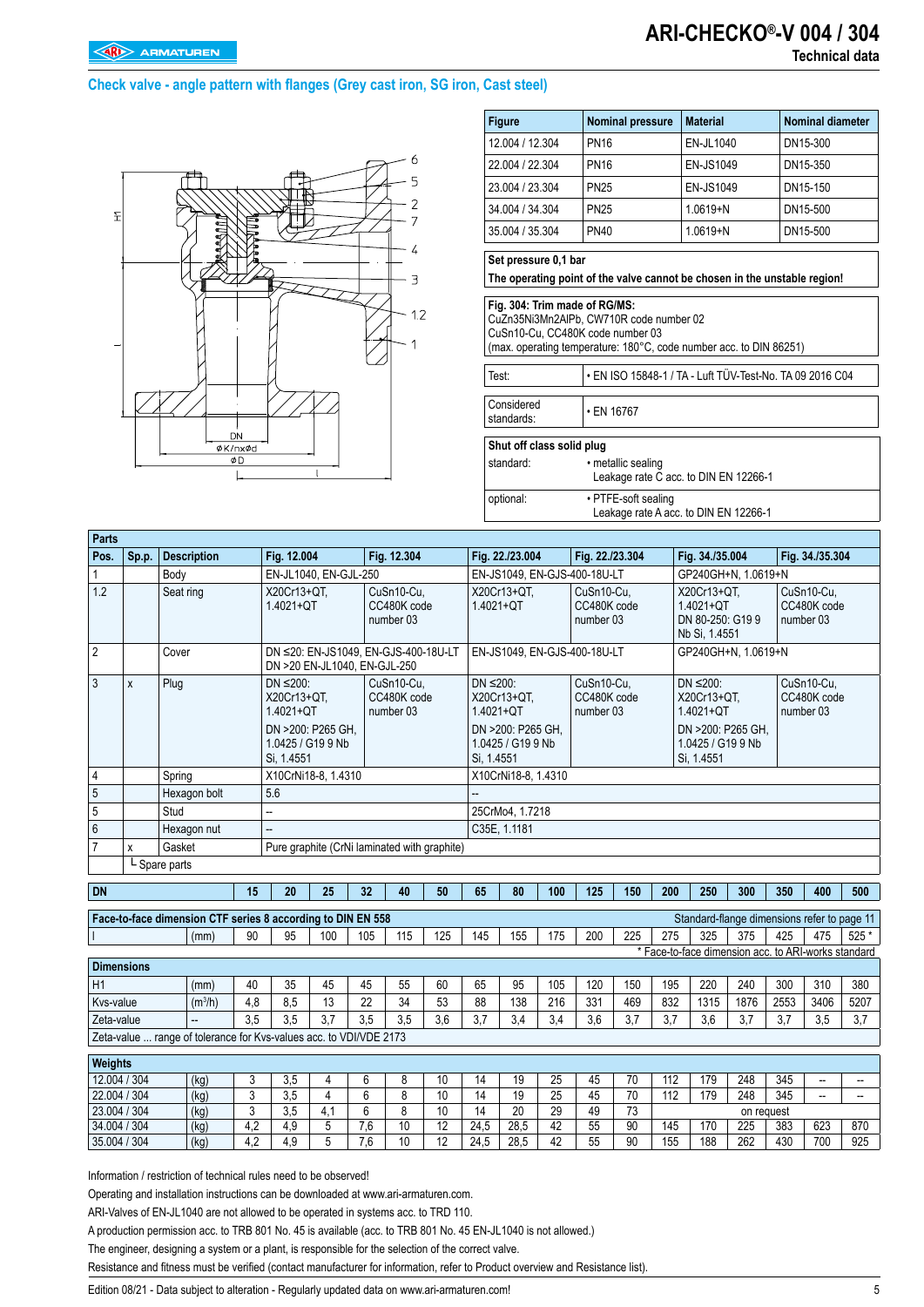### **Check valve - straight through with butt weld ends (Forged steel)**



| <b>Figure</b>             | <b>Nominal pressure</b>                                                   | <b>Material</b>                                          | <b>Nominal diameter</b> |  |  |  |  |  |
|---------------------------|---------------------------------------------------------------------------|----------------------------------------------------------|-------------------------|--|--|--|--|--|
| 45.030                    | <b>PN40</b>                                                               | 1.0460                                                   | DN15-50                 |  |  |  |  |  |
| Set pressure 0,1 bar      | The operating point of the valve cannot be chosen in the unstable region! |                                                          |                         |  |  |  |  |  |
|                           | Butt weld ends according to DIN EN 12627 Fig. 4 (refer to page 12)        |                                                          |                         |  |  |  |  |  |
| Test:                     |                                                                           | • EN ISO 15848-1 / TA - Luft TÜV-Test-No. TA 09 2016 C04 |                         |  |  |  |  |  |
| Considered<br>standards:  | • FN 16767                                                                |                                                          |                         |  |  |  |  |  |
| Shut off class solid plug |                                                                           |                                                          |                         |  |  |  |  |  |
| standard:                 | • metallic sealing<br>Leakage rate C acc. to DIN EN 12266-1               |                                                          |                         |  |  |  |  |  |
| optional:                 | • PTFE-soft sealing<br>Leakage rate A acc. to DIN EN 12266-1              |                                                          |                         |  |  |  |  |  |

**ARI-CHECKO®-V 030**

**Technical data**

| <b>Description</b><br>Fig. 45.030<br>Pos.<br>Sp.p.<br>P250 GH, 1.0460<br>Body<br>G19 9 Nb Si, 1.4551<br>1.2<br>Seat ring<br>$\overline{2}$<br>P250 GH, 1.0460<br>Cover<br>$\mathfrak{Z}$<br>X20Cr13+QT 1.4021+QT<br>Plug<br>X<br>$\overline{4}$<br>X10CrNi18-8, 1.4310<br>Spring<br>$\sqrt{5}$<br>Stud<br>25CrMo4, 1.7218<br>$6\phantom{1}6$<br>C35E, 1.1181<br>Hexagon nut |  |  |  |  |  |  |  |  |  |  |  |  |
|-----------------------------------------------------------------------------------------------------------------------------------------------------------------------------------------------------------------------------------------------------------------------------------------------------------------------------------------------------------------------------|--|--|--|--|--|--|--|--|--|--|--|--|
|                                                                                                                                                                                                                                                                                                                                                                             |  |  |  |  |  |  |  |  |  |  |  |  |
|                                                                                                                                                                                                                                                                                                                                                                             |  |  |  |  |  |  |  |  |  |  |  |  |
|                                                                                                                                                                                                                                                                                                                                                                             |  |  |  |  |  |  |  |  |  |  |  |  |
|                                                                                                                                                                                                                                                                                                                                                                             |  |  |  |  |  |  |  |  |  |  |  |  |
|                                                                                                                                                                                                                                                                                                                                                                             |  |  |  |  |  |  |  |  |  |  |  |  |
|                                                                                                                                                                                                                                                                                                                                                                             |  |  |  |  |  |  |  |  |  |  |  |  |
|                                                                                                                                                                                                                                                                                                                                                                             |  |  |  |  |  |  |  |  |  |  |  |  |
|                                                                                                                                                                                                                                                                                                                                                                             |  |  |  |  |  |  |  |  |  |  |  |  |
| $\overline{7}$<br>Pure graphite (CrNi laminated with graphite)<br>Gasket<br>X                                                                                                                                                                                                                                                                                               |  |  |  |  |  |  |  |  |  |  |  |  |
| L Spare parts                                                                                                                                                                                                                                                                                                                                                               |  |  |  |  |  |  |  |  |  |  |  |  |
| <b>DN</b><br>15<br>20<br>25<br>32<br>40<br>50                                                                                                                                                                                                                                                                                                                               |  |  |  |  |  |  |  |  |  |  |  |  |
|                                                                                                                                                                                                                                                                                                                                                                             |  |  |  |  |  |  |  |  |  |  |  |  |
| Face-to-face dimension ETE series 1 according to DIN EN 12982                                                                                                                                                                                                                                                                                                               |  |  |  |  |  |  |  |  |  |  |  |  |
| 130<br>160<br>180<br>200<br>230<br>150<br>L<br>(mm)                                                                                                                                                                                                                                                                                                                         |  |  |  |  |  |  |  |  |  |  |  |  |
| <b>Dimensions</b>                                                                                                                                                                                                                                                                                                                                                           |  |  |  |  |  |  |  |  |  |  |  |  |
| 95<br>70<br>70<br>80<br>80<br>85                                                                                                                                                                                                                                                                                                                                            |  |  |  |  |  |  |  |  |  |  |  |  |
| H<br>(mm)                                                                                                                                                                                                                                                                                                                                                                   |  |  |  |  |  |  |  |  |  |  |  |  |
| 3,3<br>9,2<br>15<br>29,3<br>36<br>Kvs-value<br>5,5<br>(m <sup>3</sup> /h)                                                                                                                                                                                                                                                                                                   |  |  |  |  |  |  |  |  |  |  |  |  |
| 7,4<br>8,4<br>4,8<br>Zeta-value<br>7,4<br>7,4<br>7,7<br>--                                                                                                                                                                                                                                                                                                                  |  |  |  |  |  |  |  |  |  |  |  |  |
| Zeta-value  range of tolerance for Kvs-values acc. to VDI/VDE 2173                                                                                                                                                                                                                                                                                                          |  |  |  |  |  |  |  |  |  |  |  |  |
| <b>Weights</b>                                                                                                                                                                                                                                                                                                                                                              |  |  |  |  |  |  |  |  |  |  |  |  |
| 3<br>3,9<br>4,6<br>5,3<br>8,5<br>9,7                                                                                                                                                                                                                                                                                                                                        |  |  |  |  |  |  |  |  |  |  |  |  |
| 45.030<br>(kg)                                                                                                                                                                                                                                                                                                                                                              |  |  |  |  |  |  |  |  |  |  |  |  |

Information / restriction of technical rules need to be observed!

Operating and installation instructions can be downloaded at www.ari-armaturen.com.

A production permission acc. to TRB 801 No. 45 is available.

The engineer, designing a system or a plant, is responsible for the selection of the correct valve.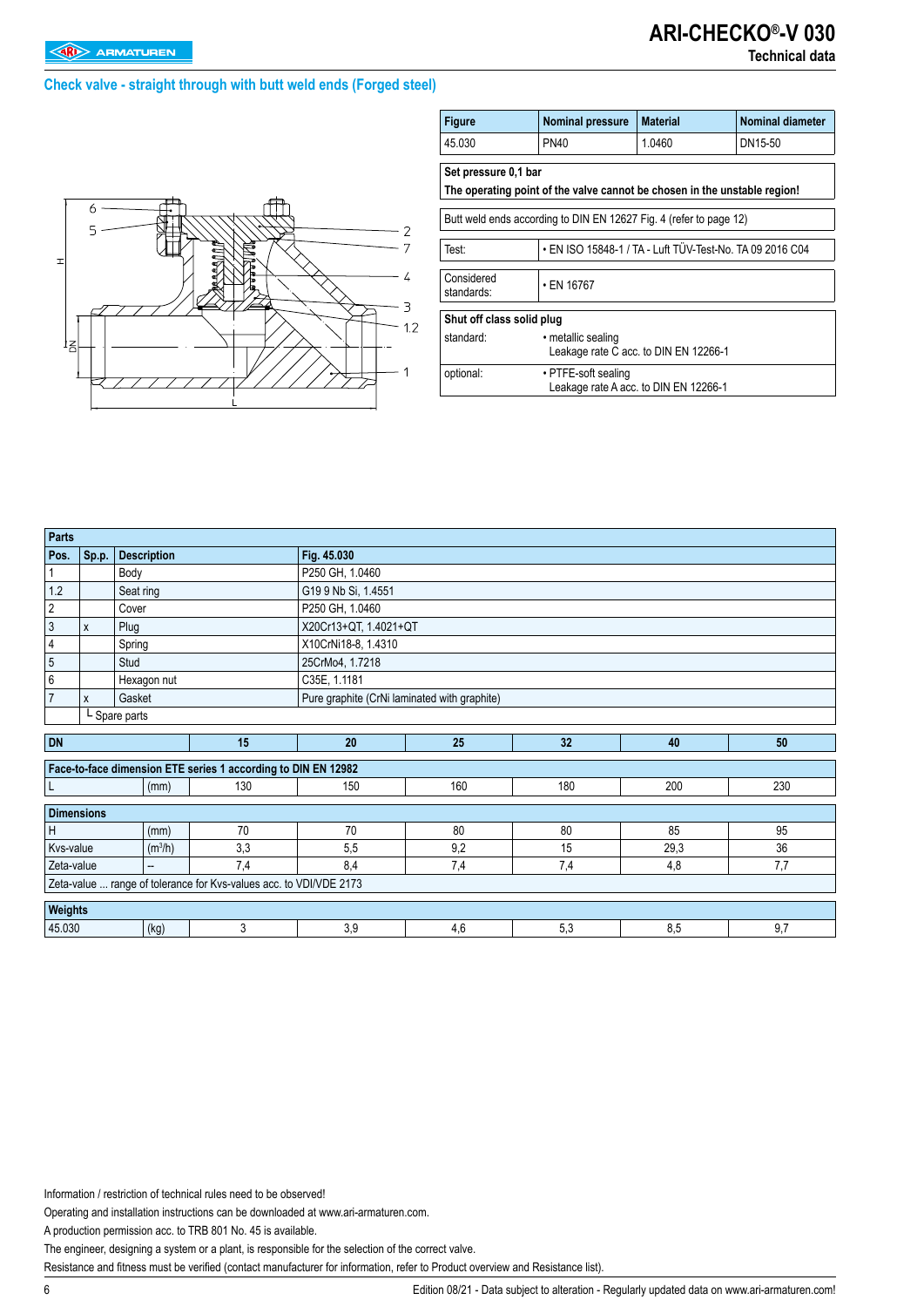**Technical data**

### **Check valve - straight through with butt weld ends (Cast steel)**





| Figure                                                                    | <b>Nominal pressure</b>                                     | <b>Material</b>                       | Nominal diameter |  |  |  |  |  |  |  |  |
|---------------------------------------------------------------------------|-------------------------------------------------------------|---------------------------------------|------------------|--|--|--|--|--|--|--|--|
| 35.030                                                                    | <b>PN40</b>                                                 | $1.0619 + N$                          | DN65-300         |  |  |  |  |  |  |  |  |
| Set pressure 0,1 bar                                                      |                                                             |                                       |                  |  |  |  |  |  |  |  |  |
| The operating point of the valve cannot be chosen in the unstable region! |                                                             |                                       |                  |  |  |  |  |  |  |  |  |
| Butt weld ends according to DIN EN 12627 Fig. 4 (refer to page 12)        |                                                             |                                       |                  |  |  |  |  |  |  |  |  |
| alternative: DN 65-200 with shoed ends of P235GH                          |                                                             |                                       |                  |  |  |  |  |  |  |  |  |
| Test:                                                                     | • EN ISO 15848-1 / TA - Luft TÜV-Test-No. TA 09 2016 C04    |                                       |                  |  |  |  |  |  |  |  |  |
| Considered<br>standards:                                                  | • EN 16767                                                  |                                       |                  |  |  |  |  |  |  |  |  |
| Shut off class solid plug                                                 |                                                             |                                       |                  |  |  |  |  |  |  |  |  |
| standard:                                                                 | • metallic sealing<br>Leakage rate C acc. to DIN EN 12266-1 |                                       |                  |  |  |  |  |  |  |  |  |
| optional:                                                                 | • PTFE-soft sealing                                         | Leakage rate A acc. to DIN EN 12266-1 |                  |  |  |  |  |  |  |  |  |

| <b>Parts</b>      |              |                     |      |                                                                    |                                                |     |     |     |      |      |  |  |
|-------------------|--------------|---------------------|------|--------------------------------------------------------------------|------------------------------------------------|-----|-----|-----|------|------|--|--|
| Pos.              | Sp.p.        | <b>Description</b>  |      | Fig. 35.030                                                        |                                                |     |     |     |      |      |  |  |
|                   |              | Body                |      | GP240GH+N, 1.0619+N                                                |                                                |     |     |     |      |      |  |  |
| 1.2               |              | Seat ring           |      | G19 9 Nb Si, 1.4551                                                |                                                |     |     |     |      |      |  |  |
| $\overline{2}$    |              | Cover               |      | GP240GH+N, 1.0619+N                                                |                                                |     |     |     |      |      |  |  |
| 3                 | $\mathsf{x}$ | Plug                |      |                                                                    | DN ≤200: X20Cr13+QT, 1.4021+QT                 |     |     |     |      |      |  |  |
|                   |              |                     |      |                                                                    | DN >200: P265 GH, 1.0425 / G19 9 Nb Si, 1.4551 |     |     |     |      |      |  |  |
| 4                 |              | Spring              |      | X10CrNi18-8, 1.4310                                                |                                                |     |     |     |      |      |  |  |
| 5                 |              | Stud                |      | 25CrMo4, 1.7218                                                    |                                                |     |     |     |      |      |  |  |
| 6                 |              | Hexagon nut         |      | C35E, 1.1181                                                       |                                                |     |     |     |      |      |  |  |
|                   | X            | Gasket              |      |                                                                    | Pure graphite (CrNi laminated with graphite)   |     |     |     |      |      |  |  |
| L Spare parts     |              |                     |      |                                                                    |                                                |     |     |     |      |      |  |  |
| <b>DN</b>         |              |                     | 65   | 80                                                                 | 125                                            | 150 | 200 | 250 | 300  |      |  |  |
|                   |              |                     |      |                                                                    | 100                                            |     |     |     |      |      |  |  |
|                   |              |                     |      | Face-to-face dimension ETE series 1 according to DIN EN 12982      |                                                |     |     |     |      |      |  |  |
|                   |              | (mm)                | 290  | 310                                                                | 350                                            | 400 | 480 | 600 | 730  | 850  |  |  |
| <b>Dimensions</b> |              |                     |      |                                                                    |                                                |     |     |     |      |      |  |  |
| H                 |              | (mm)                | 110  | 130                                                                | 155                                            | 165 | 215 | 285 | 325  | 365  |  |  |
| Kvs-value         |              | (m <sup>3</sup> /h) | 77,6 | 109                                                                | 168                                            | 251 | 389 | 664 | 1017 | 1446 |  |  |
| Zeta-value        |              |                     | 4,7  | 5.5                                                                | 5,7                                            | 6,2 | 5,3 | 5,8 | 6    | 6,2  |  |  |
|                   |              |                     |      | Zeta-value  range of tolerance for Kvs-values acc. to VDI/VDE 2173 |                                                |     |     |     |      |      |  |  |
| Weights           |              |                     |      |                                                                    |                                                |     |     |     |      |      |  |  |
| 35.030            |              | (kg)                | 19,2 | 24<br>34<br>56<br>80<br>152<br>222<br>300                          |                                                |     |     |     |      |      |  |  |

Information / restriction of technical rules need to be observed!

Operating and installation instructions can be downloaded at www.ari-armaturen.com.

A production permission acc. to TRB 801 No. 45 is available.

The engineer, designing a system or a plant, is responsible for the selection of the correct valve.

Resistance and fitness must be verified (contact manufacturer for information, refer to Product overview and Resistance list).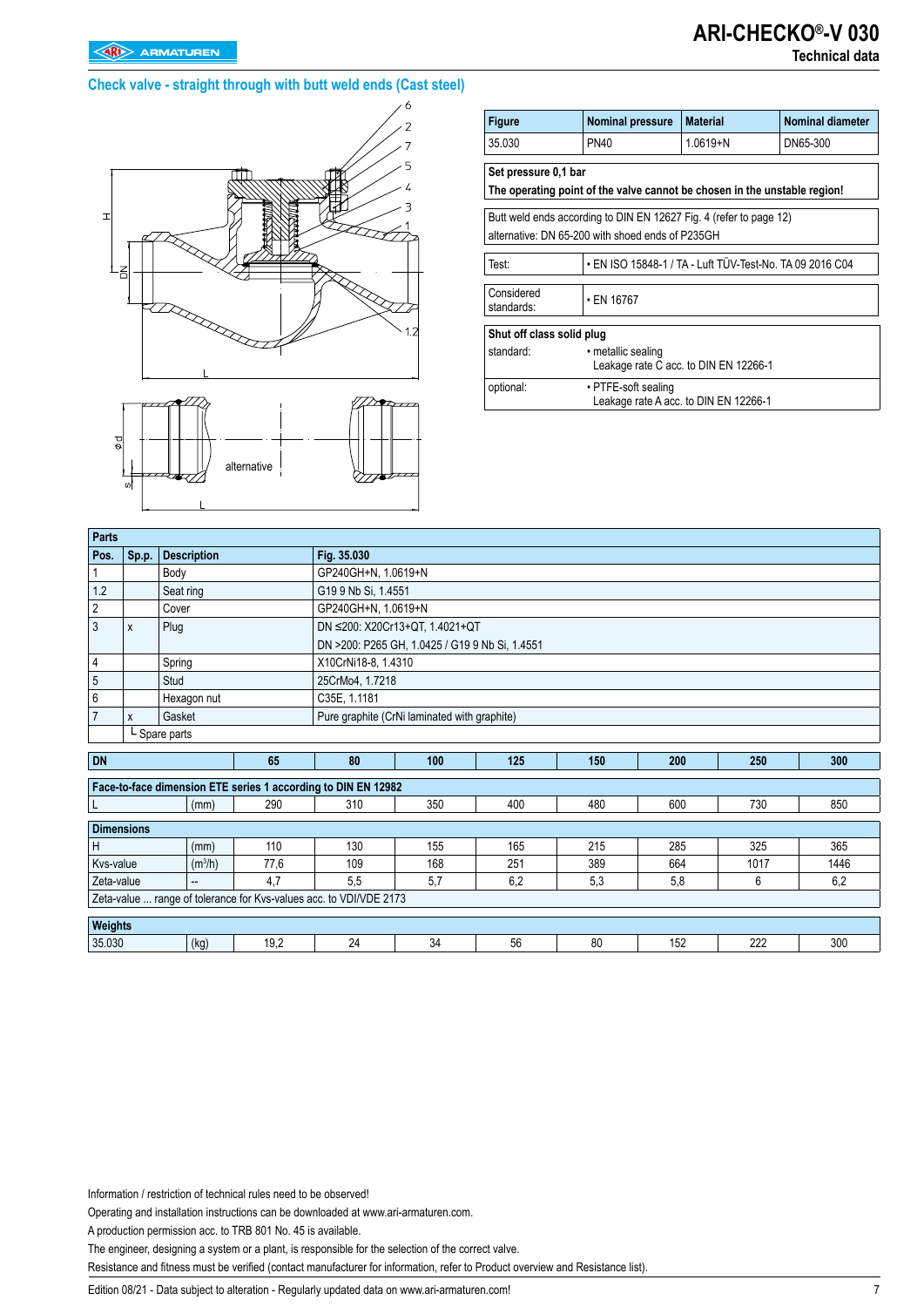### **Check valve - Y-pattern with flanges (Stainless steel)**



| <b>Figure</b>                                                             | <b>Nominal pressure</b> | <b>Material</b>                       | <b>Nominal diameter</b> |  |  |  |  |  |  |  |  |
|---------------------------------------------------------------------------|-------------------------|---------------------------------------|-------------------------|--|--|--|--|--|--|--|--|
| 52.039                                                                    | <b>PN16</b>             | 1.4408                                | DN15-200                |  |  |  |  |  |  |  |  |
| 54.039                                                                    | <b>PN25</b>             | 1.4408                                | DN15-200                |  |  |  |  |  |  |  |  |
| 55.039                                                                    | PN40                    | 1.4408                                | DN15-200                |  |  |  |  |  |  |  |  |
| Set pressure 0,1 bar                                                      |                         |                                       |                         |  |  |  |  |  |  |  |  |
| The operating point of the valve cannot be chosen in the unstable region! |                         |                                       |                         |  |  |  |  |  |  |  |  |
| • EN ISO 15848-1 / TA - Luft TÜV-Test-No. TA 09 2016 C04<br>Test:         |                         |                                       |                         |  |  |  |  |  |  |  |  |
| Considered<br>standards:                                                  | • EN 16767              |                                       |                         |  |  |  |  |  |  |  |  |
| Shut off class solid plug                                                 |                         |                                       |                         |  |  |  |  |  |  |  |  |
| standard:                                                                 | • metallic sealing      | Leakage rate C acc. to DIN EN 12266-1 |                         |  |  |  |  |  |  |  |  |
| optional:                                                                 | • PTFE-soft sealing     | Leakage rate A acc. to DIN EN 12266-1 |                         |  |  |  |  |  |  |  |  |

| <b>Parts</b>                                                                                               |       |                                                                    |     |     |       |                           |     |                                              |      |     |     |     |     |     |
|------------------------------------------------------------------------------------------------------------|-------|--------------------------------------------------------------------|-----|-----|-------|---------------------------|-----|----------------------------------------------|------|-----|-----|-----|-----|-----|
| Pos.                                                                                                       | Sp.p. | <b>Description</b>                                                 |     |     |       | Fig. 52./54./55.039       |     |                                              |      |     |     |     |     |     |
|                                                                                                            |       | Body                                                               |     |     |       | GX5CrNiMo19-11-2, 1.4408  |     |                                              |      |     |     |     |     |     |
| $\overline{2}$                                                                                             |       | Cover                                                              |     |     |       | X6CrNiMoTi17-12-2, 1.4571 |     |                                              |      |     |     |     |     |     |
| 3                                                                                                          | X     | Plug                                                               |     |     |       | X6CrNiMoTi17-12-2, 1.4571 |     |                                              |      |     |     |     |     |     |
| $\overline{4}$                                                                                             |       | Spring                                                             |     |     |       | X10CrNi18-8, 1.4310       |     |                                              |      |     |     |     |     |     |
| 5                                                                                                          |       | Stud                                                               |     |     | A4-70 |                           |     |                                              |      |     |     |     |     |     |
| $6\phantom{1}$                                                                                             |       | Hexagon nut                                                        |     |     | A4    |                           |     |                                              |      |     |     |     |     |     |
| $\overline{7}$                                                                                             | X     | Gasket                                                             |     |     |       |                           |     | Pure graphite (CrNi laminated with graphite) |      |     |     |     |     |     |
|                                                                                                            |       | L Spare parts                                                      |     |     |       |                           |     |                                              |      |     |     |     |     |     |
| <b>DN</b>                                                                                                  |       |                                                                    | 15  | 20  | 25    | 32                        | 40  | 50                                           | 65   | 80  | 100 | 125 | 150 | 200 |
|                                                                                                            |       |                                                                    |     |     |       |                           |     |                                              |      |     |     |     |     |     |
| Face-to-face dimension FTF series 1 according to DIN EN 558<br>Standard-flange dimensions refer to page 11 |       |                                                                    |     |     |       |                           |     |                                              |      |     |     |     |     |     |
|                                                                                                            |       | (mm)                                                               | 130 | 150 | 160   | 180                       | 200 | 230                                          | 290  | 310 | 350 | 400 | 480 | 600 |
| <b>Dimensions</b>                                                                                          |       |                                                                    |     |     |       |                           |     |                                              |      |     |     |     |     |     |
| H2                                                                                                         |       | (mm)                                                               | 75  | 75  | 90    | 90                        | 110 | 110                                          | 135  | 160 | 200 | 245 | 300 | 390 |
|                                                                                                            |       |                                                                    |     |     |       |                           | 33  |                                              |      |     |     |     |     |     |
| Kvs-value                                                                                                  |       | (m <sup>3</sup> /h)                                                | 6,7 | 8,5 | 14,9  | 18,8                      |     | 50,9                                         | 78,5 | 124 | 181 | 302 | 450 | 791 |
| Zeta-value                                                                                                 |       | --                                                                 | 1.8 | 3.5 | 2.8   | 4,7                       | 3,8 | 3,9                                          | 4,6  | 4,3 | 4,9 | 4,3 | 4   | 4,1 |
|                                                                                                            |       | Zeta-value  range of tolerance for Kys-values acc. to VDI/VDE 2173 |     |     |       |                           |     |                                              |      |     |     |     |     |     |
| <b>Weights</b>                                                                                             |       |                                                                    |     |     |       |                           |     |                                              |      |     |     |     |     |     |
| 52.039                                                                                                     |       | (kg)                                                               | 3,1 | 3,8 | 5     | $\overline{7}$            | 8,4 | 11                                           | 15,5 | 22  | 29  | 42  | 65  | 119 |
| 54.039                                                                                                     |       | (kg)                                                               | 3,1 | 3,8 | 5     | $\overline{7}$            | 8,4 | 11                                           | 15,5 | 22  | 31  | 45  | 68  | 125 |
| 55.039                                                                                                     |       | (kg)                                                               | 3,1 | 3,8 | 5     | $\overline{7}$            | 8,4 | 11                                           | 15,5 | 22  | 31  | 45  | 68  | 135 |
|                                                                                                            |       |                                                                    |     |     |       |                           |     |                                              |      |     |     |     |     |     |

Information / restriction of technical rules need to be observed!

Operating and installation instructions can be downloaded at www.ari-armaturen.com.

A production permission acc. to TRB 801 No. 45 is available.

The engineer, designing a system or a plant, is responsible for the selection of the correct valve.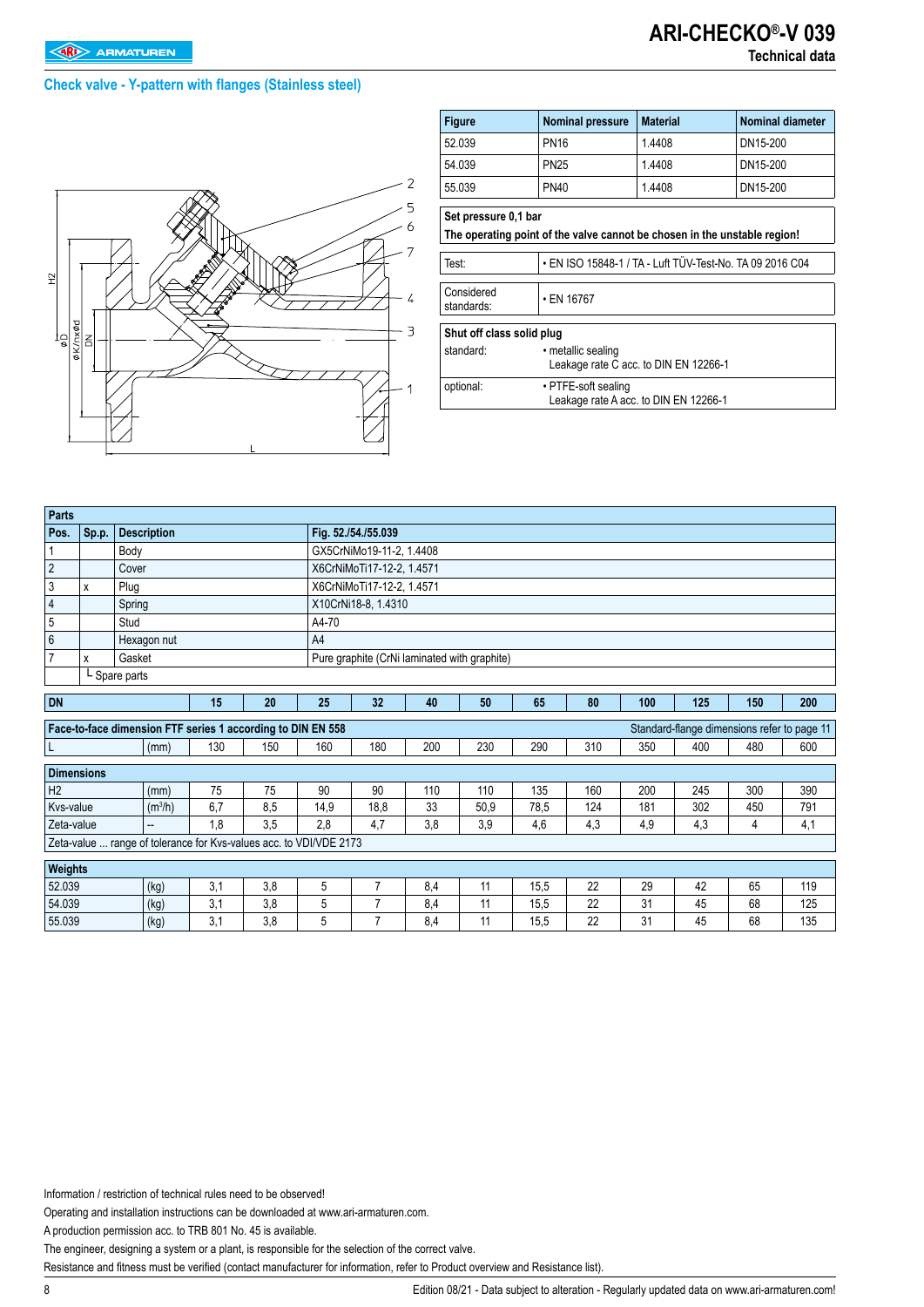## **Check valve - Y-pattern with butt weld ends (Cast steel)**



| <b>Figure</b>                                                      | Nominal pressure                                             | <b>Material</b>                                                           | Nominal diameter |  |  |  |  |  |  |  |  |
|--------------------------------------------------------------------|--------------------------------------------------------------|---------------------------------------------------------------------------|------------------|--|--|--|--|--|--|--|--|
| 35.063                                                             | PN40                                                         | $1.0619 + N$                                                              | DN15-250         |  |  |  |  |  |  |  |  |
| Set pressure 0.1 bar                                               |                                                              | The operating point of the valve cannot be chosen in the unstable region! |                  |  |  |  |  |  |  |  |  |
| Butt weld ends according to DIN EN 12627 Fig. 4 (refer to page 12) |                                                              |                                                                           |                  |  |  |  |  |  |  |  |  |
| Test:                                                              | • EN ISO 15848-1 / TA - Luft TÜV-Test-No. TA 09 2016 C04     |                                                                           |                  |  |  |  |  |  |  |  |  |
| Considered<br>standards:                                           | • EN 16767                                                   |                                                                           |                  |  |  |  |  |  |  |  |  |
| Shut off class solid plug                                          |                                                              |                                                                           |                  |  |  |  |  |  |  |  |  |
| standard:                                                          | • metallic sealing<br>Leakage rate C acc. to DIN EN 12266-1  |                                                                           |                  |  |  |  |  |  |  |  |  |
| optional:                                                          | • PTFE-soft sealing<br>Leakage rate A acc. to DIN EN 12266-1 |                                                                           |                  |  |  |  |  |  |  |  |  |

| <b>Parts</b>   |       |                                                               |     |     |                                              |                                                              |     |     |                                                |     |     |     |     |     |     |               |
|----------------|-------|---------------------------------------------------------------|-----|-----|----------------------------------------------|--------------------------------------------------------------|-----|-----|------------------------------------------------|-----|-----|-----|-----|-----|-----|---------------|
| Pos.           | Sp.p. | <b>Description</b>                                            |     |     | Fig. 35.063                                  |                                                              |     |     |                                                |     |     |     |     |     |     |               |
|                |       | Body                                                          |     |     |                                              | GP240GH+N, 1.0619+N                                          |     |     |                                                |     |     |     |     |     |     |               |
| 1.2            |       | Seat ring                                                     |     |     |                                              | DN ≤80: X20Cr13+QT, 1.4021+QT<br>DN >80: G19 9 Nb Si, 1.4551 |     |     |                                                |     |     |     |     |     |     |               |
| $\overline{2}$ |       | Cover                                                         |     |     |                                              | GP240GH+N, 1.0619+N                                          |     |     |                                                |     |     |     |     |     |     |               |
| $\overline{3}$ | X     | Plug                                                          |     |     |                                              | DN ≤200: X20Cr13+QT, 1.4021+QT                               |     |     |                                                |     |     |     |     |     |     |               |
|                |       |                                                               |     |     |                                              |                                                              |     |     | DN >200: P265 GH, 1.0425 / G19 9 Nb Si, 1.4551 |     |     |     |     |     |     |               |
| 4              |       | Spring                                                        |     |     |                                              | X10CrNi18-8, 1.4310                                          |     |     |                                                |     |     |     |     |     |     |               |
| 5              |       | Stud                                                          |     |     | 25CrMo4, 1.7218                              |                                                              |     |     |                                                |     |     |     |     |     |     |               |
| $6\,$          |       | Hexagon nut                                                   |     |     | C35E, 1.1181                                 |                                                              |     |     |                                                |     |     |     |     |     |     |               |
| $\overline{7}$ | X     | Gasket                                                        |     |     | Pure graphite (CrNi laminated with graphite) |                                                              |     |     |                                                |     |     |     |     |     |     |               |
|                |       | L Spare parts                                                 |     |     |                                              |                                                              |     |     |                                                |     |     |     |     |     |     |               |
|                |       |                                                               |     |     |                                              |                                                              |     |     |                                                |     |     |     |     |     |     |               |
| <b>DN</b>      |       |                                                               | 15  | 20  | 25                                           | 32                                                           | 40  | 50  | 65                                             | 80  | 100 | 125 | 150 | 200 | 250 | 300           |
|                |       | Face-to-face dimension ETE series 1 according to DIN EN 12982 |     |     |                                              |                                                              |     |     |                                                |     |     |     |     |     |     |               |
| L              |       | (mm)                                                          | 130 | 150 | 160                                          | 180                                                          | 200 | 230 | 290                                            | 310 | 350 | 400 | 480 | 600 | 730 | on<br>request |
|                |       |                                                               |     |     |                                              |                                                              |     |     |                                                |     |     |     |     |     |     |               |

| <b>Dimensions</b>                                                  |                     |     |     |      |      |     |      |      |      |     |      |      |     |      |               |
|--------------------------------------------------------------------|---------------------|-----|-----|------|------|-----|------|------|------|-----|------|------|-----|------|---------------|
| H <sub>2</sub>                                                     | (mm)                | 75  | 75  | 90   | 90   | 110 | 110  | 135  | 160  | 200 | 245  | 300  | 390 | 470  |               |
| Kvs-value                                                          | (m <sup>3</sup> /h) | 6.7 | 8,5 | 14.9 | 18.8 | 33  | 50.9 | 78.5 | 124  | 181 | 302  | 450  | 791 | 1230 | on<br>request |
| Zeta-value                                                         | $\hspace{0.05cm}$   | ∣.8 | 3,5 | 2,8  | 4.7  | 3,8 | 3,9  | 4,6  | 4,3  | 4.9 | 4.3  |      | 4.  | 4,1  |               |
| Zeta-value  range of tolerance for Kys-values acc. to VDI/VDE 2173 |                     |     |     |      |      |     |      |      |      |     |      |      |     |      |               |
| Weights                                                            |                     |     |     |      |      |     |      |      |      |     |      |      |     |      |               |
| 35.063                                                             | (kg)                | 2.3 | 2.4 | 3,1  | 3.4  | 4.5 | 5,7  | 9,8  | 13,3 | 20  | 25.5 | 43,8 | 140 | 162  | on<br>request |

Information / restriction of technical rules need to be observed!

Operating and installation instructions can be downloaded at www.ari-armaturen.com.

A production permission acc. to TRB 801 No. 45 is available.

The engineer, designing a system or a plant, is responsible for the selection of the correct valve.

Resistance and fitness must be verified (contact manufacturer for information, refer to Product overview and Resistance list).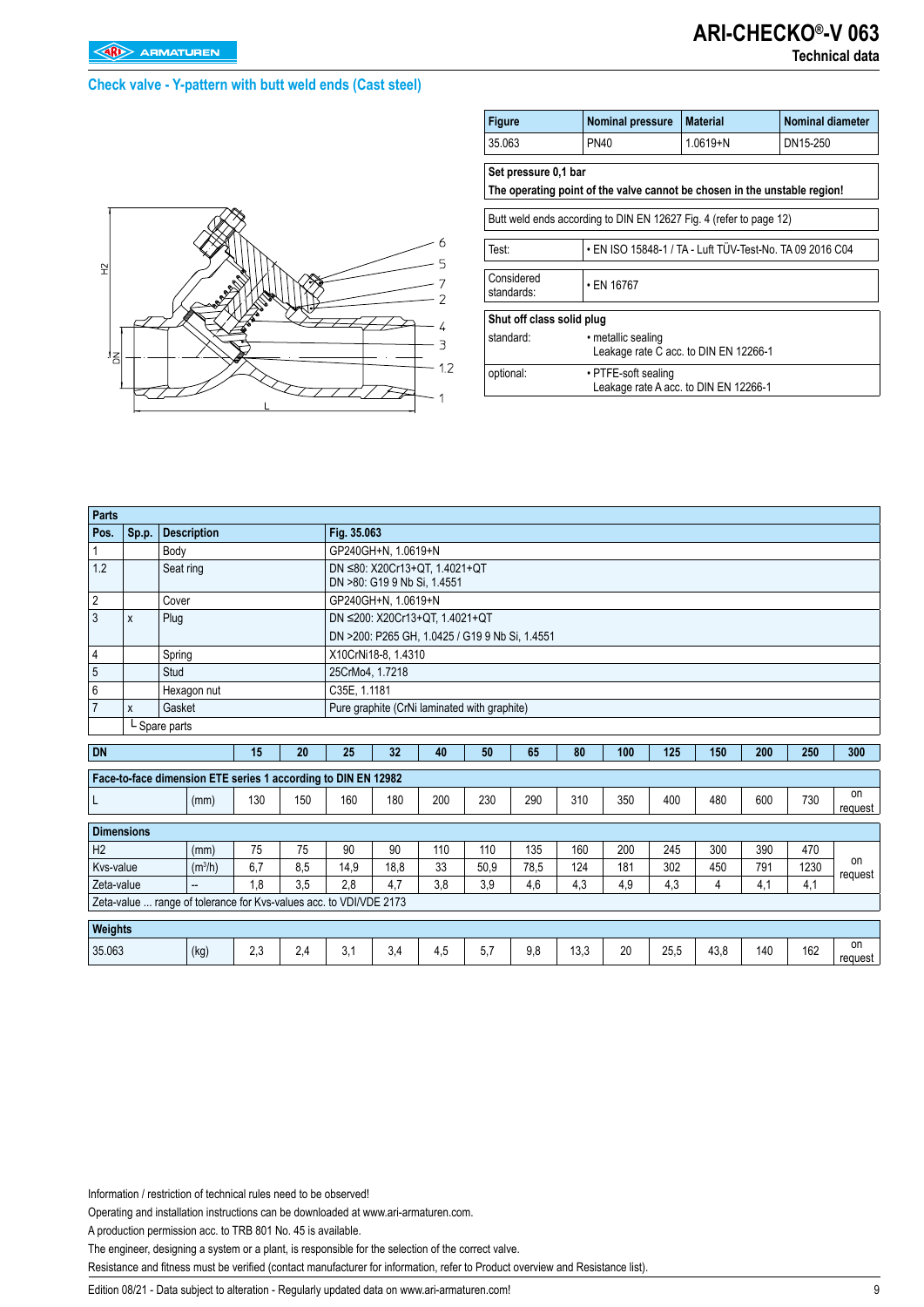### **Disc check valve in clamping version (Stainless steel)**



| <b>Figure</b>                                                             | <b>Nominal pressure</b> | <b>Material</b>       | <b>Nominal diameter</b> |  |  |  |  |  |  |  |
|---------------------------------------------------------------------------|-------------------------|-----------------------|-------------------------|--|--|--|--|--|--|--|
| 55.001                                                                    | <b>PN40</b>             | 1.4408                | DN15-100                |  |  |  |  |  |  |  |
|                                                                           |                         | DN125-350 on request. |                         |  |  |  |  |  |  |  |
| Set pressure 0,02 barg.                                                   |                         |                       |                         |  |  |  |  |  |  |  |
| The operating point of the valve cannot be chosen in the unstable region! |                         |                       |                         |  |  |  |  |  |  |  |

**ARI-CHECKO®-D 001**

**Technical data**

| Shut off class valve plate |                                                                                                                                                                                      |
|----------------------------|--------------------------------------------------------------------------------------------------------------------------------------------------------------------------------------|
| standard:                  | • metallic sealing<br>Leakage rate BN2/BO3 acc. to DIN 3230-3<br>(Leakage rate D acc. to DIN EN 12266-1 fulfilled)                                                                   |
| optional:                  | $\cdot$ EPDM-soft sealing (max. 120 $\degree$ C)<br>Leakage rate A acc. to DIN EN 12266-1<br>$\cdot$ NBR-soft sealing (max. 80 $\degree$ C)<br>Leakage rate A acc. to DIN EN 12266-1 |
|                            | • FPM (Viton)-soft sealing (max. 150°C)<br>Leakage rate A acc. to DIN EN 12266-1<br>(not for hot water useable)                                                                      |
|                            |                                                                                                                                                                                      |

| Parts             |                                                         |                                                                    |                     |                     |                           |      |      |      |      |     |      |       |  |  |
|-------------------|---------------------------------------------------------|--------------------------------------------------------------------|---------------------|---------------------|---------------------------|------|------|------|------|-----|------|-------|--|--|
| Pos.              | Sp.p.                                                   | <b>Description</b>                                                 |                     | Fig. 55.001         |                           |      |      |      |      |     |      |       |  |  |
|                   |                                                         | Body                                                               |                     |                     | GX5CrNiMo19-11-2, 1.4408  |      |      |      |      |     |      |       |  |  |
| $\overline{4}$    |                                                         | Spring                                                             |                     | X10CrNi18-8, 1.4310 |                           |      |      |      |      |     |      |       |  |  |
| 8                 | X                                                       | Valve plate                                                        |                     |                     | X6CrNiMoTi17-12-2, 1.4571 |      |      |      |      |     |      |       |  |  |
| 9                 |                                                         | Spring plate                                                       |                     |                     | X6CrNiMoTi17-12-2, 1.4571 |      |      |      |      |     |      |       |  |  |
|                   |                                                         | L Spare parts                                                      |                     |                     |                           |      |      |      |      |     |      |       |  |  |
| <b>DN</b>         |                                                         |                                                                    |                     | 15                  | 20                        | 25   | 32   | 40   | 50   | 65  | 80   | 100   |  |  |
|                   |                                                         |                                                                    |                     |                     |                           |      |      |      |      |     |      |       |  |  |
|                   | Face-to-face dimension FTF series 49 acc. to DIN EN 558 |                                                                    |                     |                     |                           |      |      |      |      |     |      |       |  |  |
| L                 |                                                         |                                                                    | (mm)                | 16                  | 19                        | 22   | 28   | 31,5 | 40   | 46  | 50   | 60    |  |  |
| <b>Dimensions</b> |                                                         |                                                                    |                     |                     |                           |      |      |      |      |     |      |       |  |  |
|                   |                                                         | ØD (acc. to DIN EN 14341)                                          | (mm)                | 13                  | 19                        | 25   | 31   | 38   | 50   | 63  | 76   | 100   |  |  |
| ØD1               |                                                         |                                                                    | (mm)                | 45                  | 55                        | 65   | 75   | 85   | 98   | 118 | 134  | 154   |  |  |
| Kvs-value         |                                                         |                                                                    | (m <sup>3</sup> /h) | 4,4                 | 7,1                       | 12   | 19,5 | 25   | 46   | 69  | 87   | 122   |  |  |
| Zeta-value        |                                                         |                                                                    | --                  | 4,18                | 5                         | 4,33 | 4,4  | 6,54 | 4,72 | 6   | 8,64 | 10,73 |  |  |
|                   |                                                         | Zeta-value  range of tolerance for Kvs-values acc. to VDI/VDE 2173 |                     |                     |                           |      |      |      |      |     |      |       |  |  |
|                   | Weights                                                 |                                                                    |                     |                     |                           |      |      |      |      |     |      |       |  |  |
|                   |                                                         |                                                                    |                     |                     |                           |      |      |      |      |     |      |       |  |  |
| 55.001<br>(kg)    |                                                         |                                                                    |                     | 0,16                | 0,28                      | 0.43 | 0,68 | 0,94 | 1,36 | 2,0 | 2,8  | 3,7   |  |  |

Information / restriction of technical rules need to be observed!

Operating and installation instructions can be downloaded at www.ari-armaturen.com.

A production permission acc. to TRB 801 No. 45 is available.

The engineer, designing a system or a plant, is responsible for the selection of the correct valve.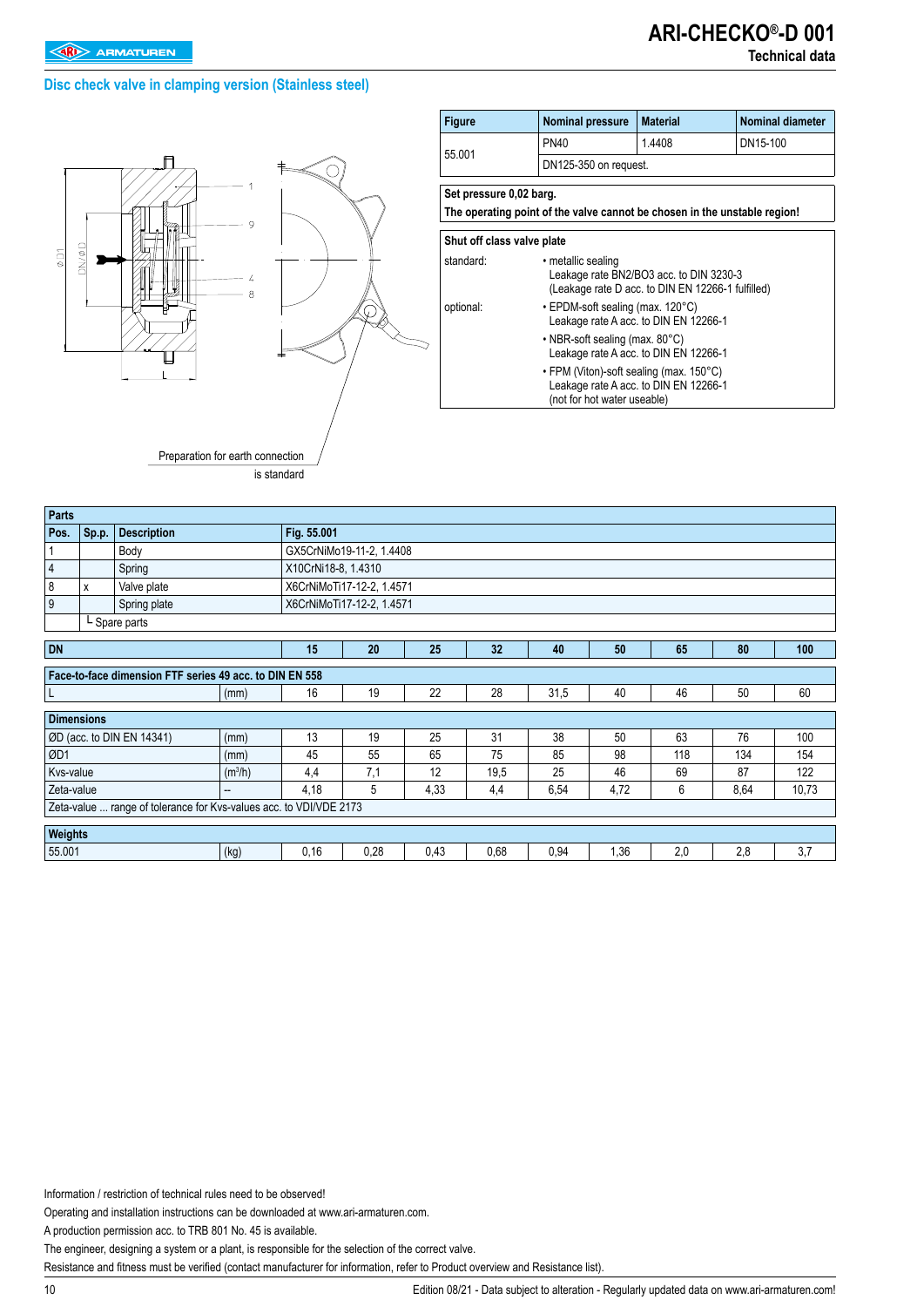#### **EXP** ARMATUREN

# **ARI-CHECKO®-V / -D**

 **Flange dimensions / Pressure-temperature-ratings / Plug design**

| <b>DN</b>       |                                                               |      |      | 20   | 25   | 32   | 40   | 50   | 65                                                                                                 | 80   | 100  | 125  | 150  | 200   | 250   | 300                      | 350   | 400   | 500   |
|-----------------|---------------------------------------------------------------|------|------|------|------|------|------|------|----------------------------------------------------------------------------------------------------|------|------|------|------|-------|-------|--------------------------|-------|-------|-------|
|                 | <b>Standard-flange dimensions</b>                             |      |      |      |      |      |      |      | Flanges acc. to DIN EN 1092-1/-2 (Flange holes / -thickness tolerances acc. to DIN 2533/2544/2545) |      |      |      |      |       |       |                          |       |       |       |
|                 | ØD                                                            | (mm) | 80   | 90   | 100  | 120  | 130  | 140  | 160                                                                                                | 190  | 210  | 240  | 265  | 320   | --    | $\overline{\phantom{a}}$ | --    | --    |       |
| PN <sub>6</sub> | ØK                                                            | (mm) | 55   | 65   | 75   | 90   | 100  | 110  | 130                                                                                                | 150  | 170  | 200  | 225  | 280   | --    | --                       | --    | --    |       |
|                 | $n \times \emptyset$ d                                        | (mm) | 4x11 | 4x11 | 4x11 | 4x14 | 4x14 | 4x14 | 4x14                                                                                               | 4x18 | 4x18 | 8x18 | 8x18 | 8x18  | --    | --                       | --    | --    |       |
|                 | ØD                                                            | (mm) | 95   | 105  | 115  | 140  | 150  | 165  | 185                                                                                                | 200  | 220  | 250  | 285  | 340   | 405   | 460                      | 520   | 580   | 715   |
| <b>PN16</b>     | ØK                                                            | (mm) | 65   | 75   | 85   | 100  | 110  | 125  | 145                                                                                                | 160  | 180  | 210  | 240  | 295   | 355   | 410                      | 470   | 525   | 650   |
|                 | $n \times \emptyset$ d                                        | (mm) | 4x14 | 4x14 | 4x14 | 4x18 | 4x18 | 4x18 | $4x18$ <sup>1)</sup>                                                                               | 8x18 | 8x18 | 8x18 | 8x22 | 12x22 | 12x26 | 12x26                    | 16x26 | 16x30 | 20x33 |
|                 | ØD                                                            | (mm) | 95   | 105  | 115  | 140  | 150  | 165  | 185                                                                                                | 200  | 235  | 270  | 300  | 360   | 425   | 485                      | 555   | 620   | 730   |
| <b>PN25</b>     | ØK                                                            | (mm) | 65   | 75   | 85   | 100  | 110  | 125  | 145                                                                                                | 160  | 190  | 220  | 250  | 310   | 370   | 430                      | 490   | 550   | 660   |
|                 | $n \times \emptyset$ d                                        | (mm) | 4x14 | 4x14 | 4x14 | 4x18 | 4x18 | 4x18 | 8x18                                                                                               | 8x18 | 8x22 | 8x26 | 8x26 | 12x26 | 12x30 | 16x30                    | 16x33 | 16x36 | 20x36 |
|                 | ØD                                                            | (mm) | 95   | 105  | 115  | 140  | 150  | 165  | 185                                                                                                | 200  | 235  | 270  | 300  | 375   | 450   | 515                      | 580   | 660   | 755   |
| <b>PN40</b>     | ØK                                                            | (mm) | 65   | 75   | 85   | 100  | 110  | 125  | 145                                                                                                | 160  | 190  | 220  | 250  | 320   | 385   | 450                      | 510   | 585   | 670   |
|                 | n x Ød                                                        | (mm) | 4x14 | 4x14 | 4x14 | 4x18 | 4x18 | 4x18 | 8x18                                                                                               | 8x18 | 8x22 | 8x26 | 8x26 | 12x30 | 12x33 | 16x33                    | 16x36 | 16x39 | 20x42 |
|                 | $1$ also with 8 bore holes acc. to DIN EN 1092-1/-2 possible. |      |      |      |      |      |      |      |                                                                                                    |      |      |      |      |       |       |                          |       |       |       |

| Pressure-temperature-ratings   |    |       |                               | Intermediate values for max. permissible operational pressures can be determined by linear interpolation of<br>the given temperature / pressure chart. |                 |                 |                 |                 |                 |                 |                 |
|--------------------------------|----|-------|-------------------------------|--------------------------------------------------------------------------------------------------------------------------------------------------------|-----------------|-----------------|-----------------|-----------------|-----------------|-----------------|-----------------|
| acc. to DIN EN 1092-2          |    |       | -60°C to < 10°C 1)            | -10 $\degree$ C to 120 $\degree$ C                                                                                                                     | $150^{\circ}$ C | $200^{\circ}$ C | $250^{\circ}$ C | $300^{\circ}$ C | $350^{\circ}$ C | $400^{\circ}$ C | 450°C           |
| <b>EN-JL1040</b>               | 6  | (bar) |                               | 6                                                                                                                                                      | 5,4             | 4,8             | 4,2             | 3,6             | --              | $-$             | --              |
| EN-JL1040                      | 16 | (bar) |                               | 16                                                                                                                                                     | 14,4            | 12,8            | 11,2            | 9,6             | --              | $-$             | --              |
| <b>EN-JS1049</b>               | 16 | (bar) | on request                    | 16                                                                                                                                                     | 15,5            | 14,7            | 13,9            | 12,8            | 11,2            | --              |                 |
| EN-JS1049                      | 25 | (bar) | on request                    | 25                                                                                                                                                     | 24,3            | 23              | 21,8            | 20              | 17,5            | --              | --              |
| acc. to manufacturers standard |    |       | -60°C to < 10°C 1)            | -10 $\degree$ C to 120 $\degree$ C                                                                                                                     | $150^{\circ}$ C | $200^{\circ}$ C | $250^{\circ}$ C | $300^{\circ}$ C | $350^{\circ}$ C | $400^{\circ}$ C | 450°C           |
| $1.0619 + N$                   | 25 | (bar) | 18,7                          | 25                                                                                                                                                     | 23,9            | 22              | 20              | 17,2            | 16              | 14,8            | 8,2             |
| $1.0619 + N$                   | 40 | (bar) | 30                            | 40                                                                                                                                                     | 38,1            | 35              | 32              | 28              | 25,7            | 23,8            | 13,1            |
| 1.0460                         | 25 | (bar) | 18,7                          | 25                                                                                                                                                     | 23,9            | 22              | 20              | 17,2            | 16              | 14,8            | 10 <sup>1</sup> |
| 1.0460                         | 40 | (bar) | 30                            | 40                                                                                                                                                     | 38,1            | 35              | 32              | 28              | 25,7            | 23,8            | 16              |
| acc. to DIN EN 1092-1          |    |       | -60°C to < 10°C $\frac{1}{2}$ | -10 $^{\circ}$ C to 100 $^{\circ}$ C                                                                                                                   | $150^{\circ}$ C | $200^{\circ}$ C | $250^{\circ}$ C | $300^{\circ}$ C | $350^{\circ}$ C | $400^{\circ}$ C | 450°C           |
| 1.4408                         | 16 | (bar) | 16                            | 16                                                                                                                                                     | 14,5            | 13,4            | 12,7            | 11,8            | 11,4            | 10,9            |                 |
| 1.4408                         | 25 | (bar) | 25                            | 25                                                                                                                                                     | 22,7            | 21              | 19,8            | 18,5            | 17,8            | 17,1            | --              |
| 1.4408                         | 40 | (bar) | 40                            | 40                                                                                                                                                     | 36,3            | 33,7            | 31,8            | 29,7            | 28,5            | 27,4            | --              |
|                                |    |       |                               |                                                                                                                                                        |                 |                 |                 |                 |                 |                 |                 |

#### 1) Studs and nuts made of A4-70 (at temperatures below -10°C)

#### **CHECKO®-V: Plug design**



Soft sealing plug Max. operating temperature 200°C at PTFE + 25% carbon



be used: - if check valves are mounted directly by centrifuged pumps;

In special applications, like high flow turbulences, check valves with damper should

- behind pressure reduction stations;
- 
- behind pipe elbows;
- in compact plants;
- if expansion joints are missing;
- if the pump is not mounted on a damper;
- if there is no flow stabilizing pipe dimension;
- if there is no start-up bypass line;

- when choosen valve diameter to large.

#### **Working principle**

The precise tolerance between shaft and plug hole prevents an abrupt displacement of medium out of the plug.